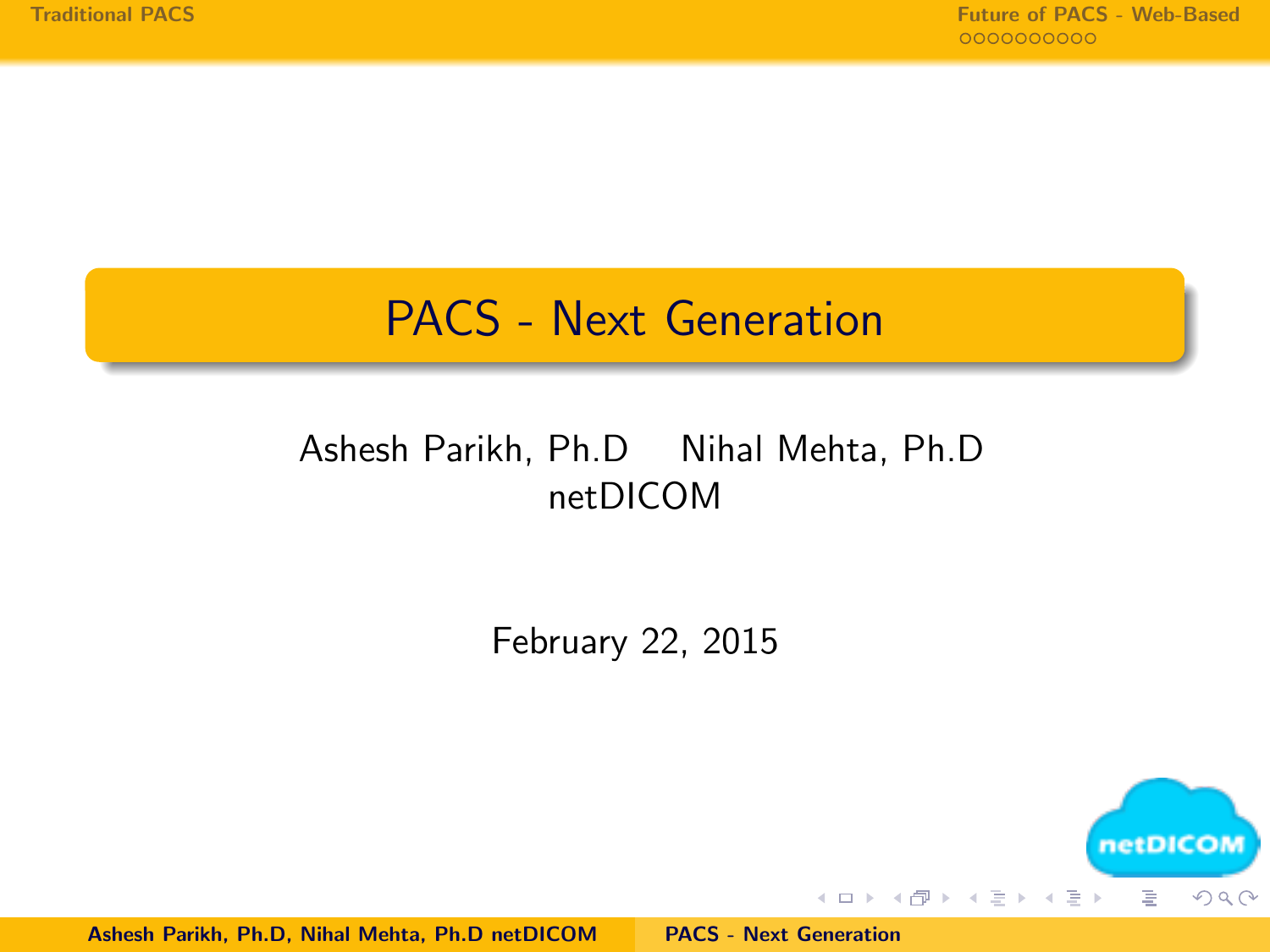## Are you worried about PACS?

#### 52% of PACS in US hospitals are more than 5 years old

Hospitals will soon be faced with expensive decisions on investing in new, but traditional PACS solutions, or whether they should invest in newer, and cheaper but equivalent technologies

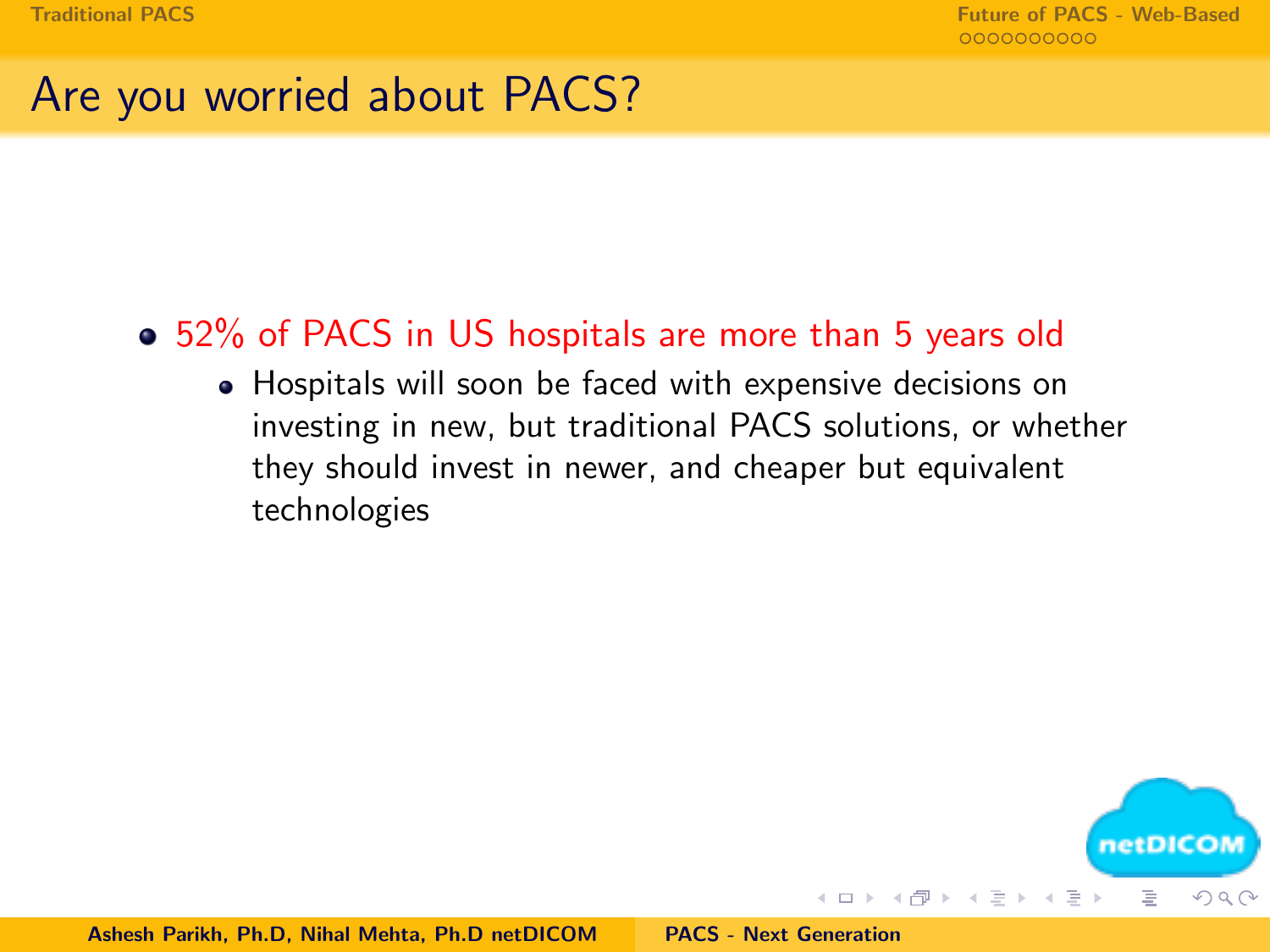# Are you worried about PACS?

#### 52% of PACS in US hospitals are more than 5 years old

- Hospitals will soon be faced with expensive decisions on investing in new, but traditional PACS solutions, or whether they should invest in newer, and cheaper but equivalent technologies
- Incorrect decisions could result in isolating the hospitals from network-based communications and inter-operability with other institutions around the globe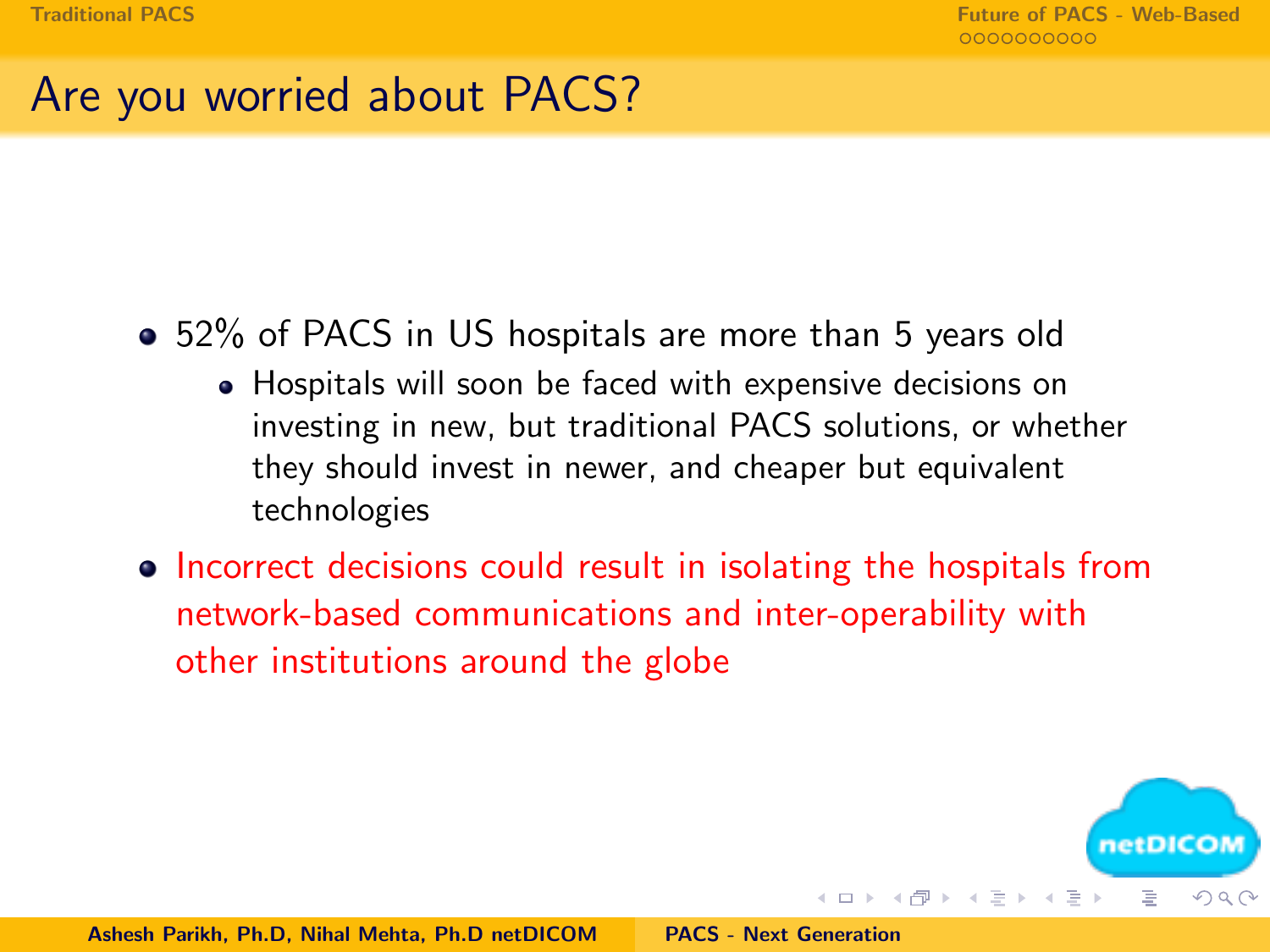# <span id="page-3-0"></span>Traditional PACS

• Image Management and Display

**•** Communications

**•** Administration

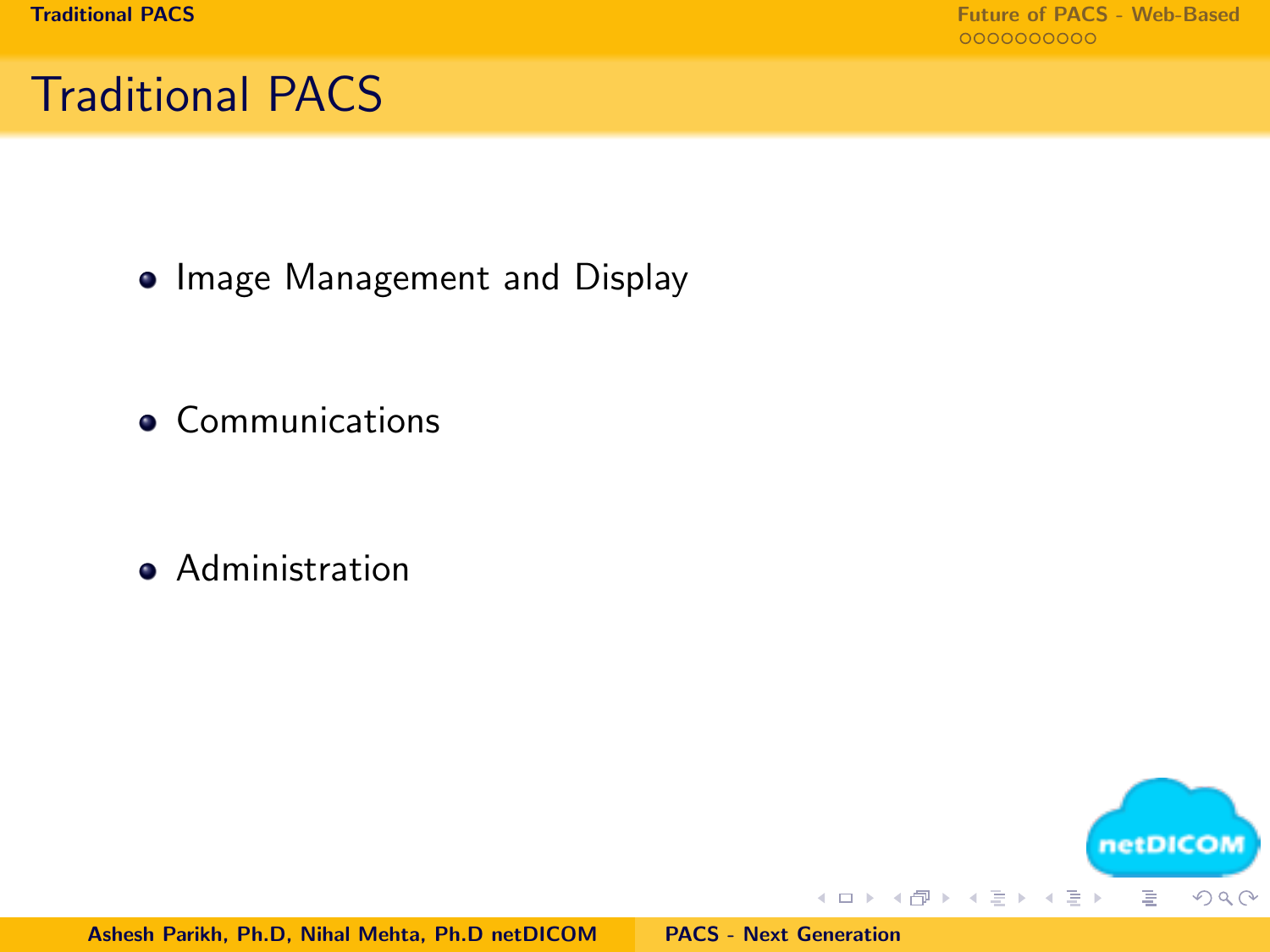netDICOM

 $2Q$ 

 $\equiv$   $\rightarrow$ Ë

**K ロ ▶ K 伊 ▶ K ミ ▶** 

# Traditional PACS

- Image Management and Display
	- Ability to view DICOMs of different modalities on a workstation
- **•** Communications

**•** Administration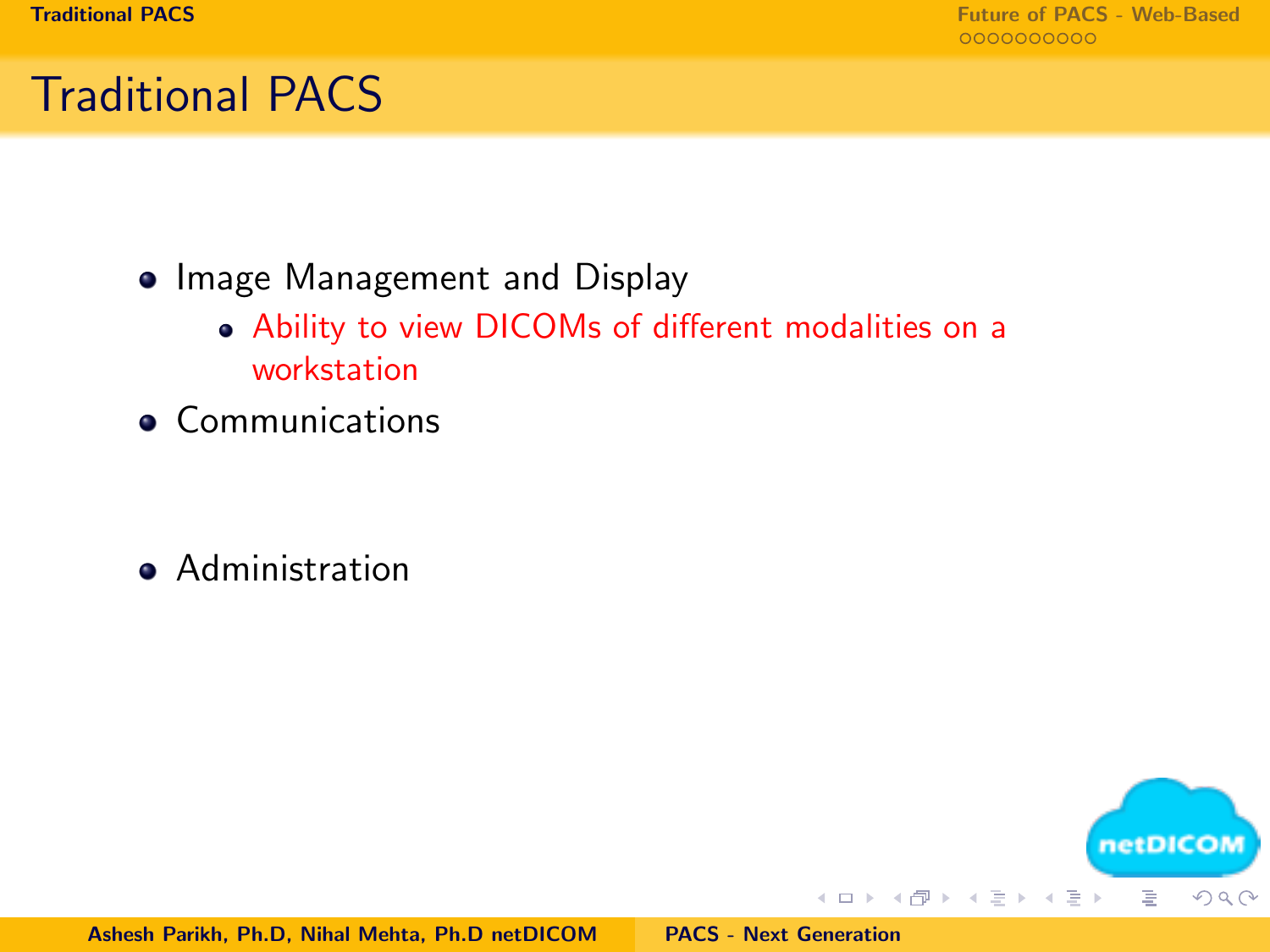netDICON E

 $\Omega$ 

# Traditional PACS

- Image Management and Display
	- Ability to view DICOMs of different modalities on a workstation
- **Communications** 
	- Functionality whereby systems can query and retrieve medical images from PACS

 $\leftarrow$   $\Box$   $\rightarrow$ 

→ 母 →  $\rightarrow$   $\equiv$  $\rightarrow$ 重

**•** Administration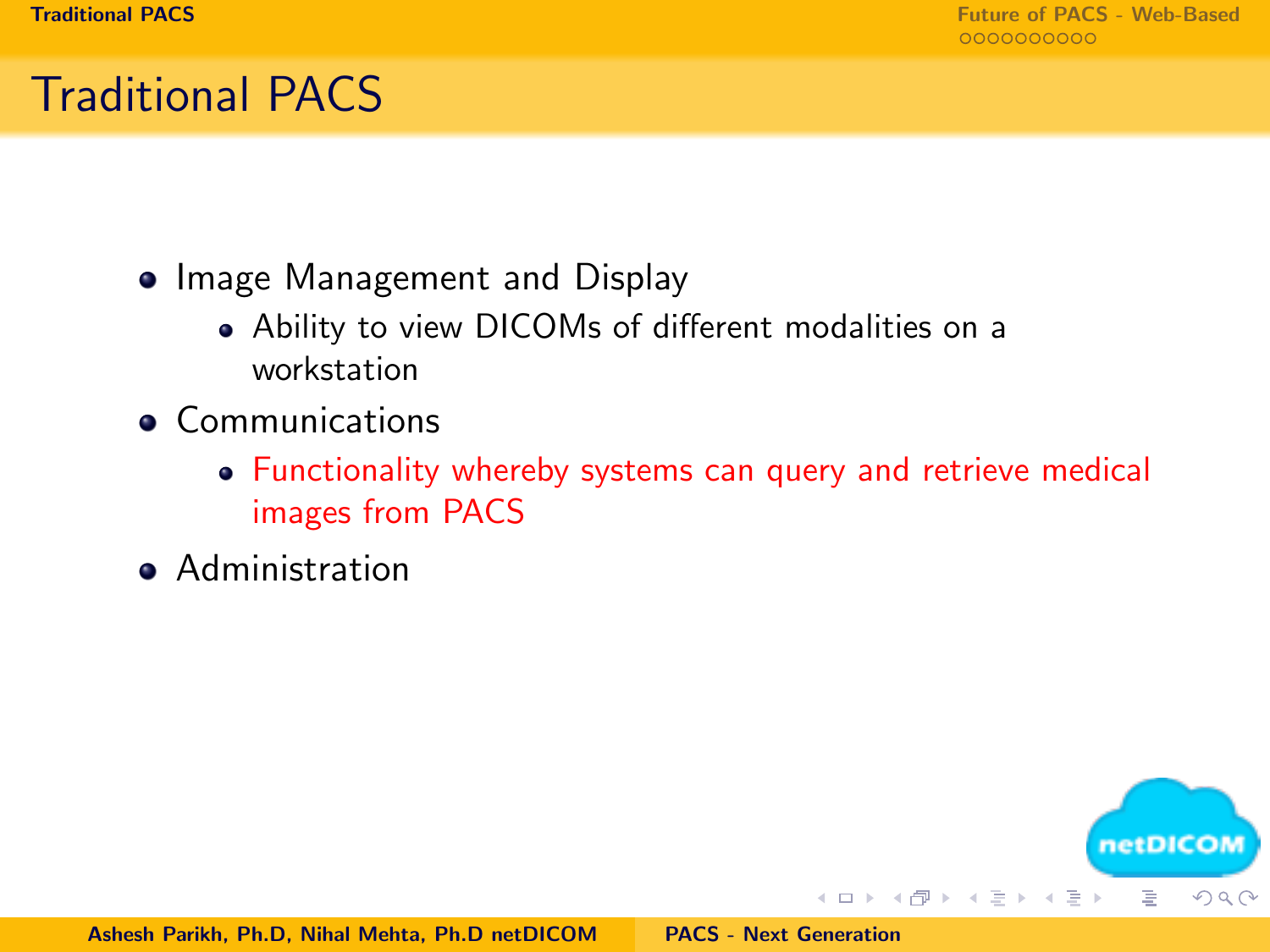netDICO

つのへ

→ 母 →

 $\leftarrow$   $\equiv$ 

# Traditional PACS

- Image Management and Display
	- Ability to view DICOMs of different modalities on a workstation
- **Communications** 
	- Functionality whereby systems can query and retrieve medical images from PACS
- **•** Administration
	- Organization of medical images for a patient, including historical images
	- File system storage for the images
	- Secure access to the workstation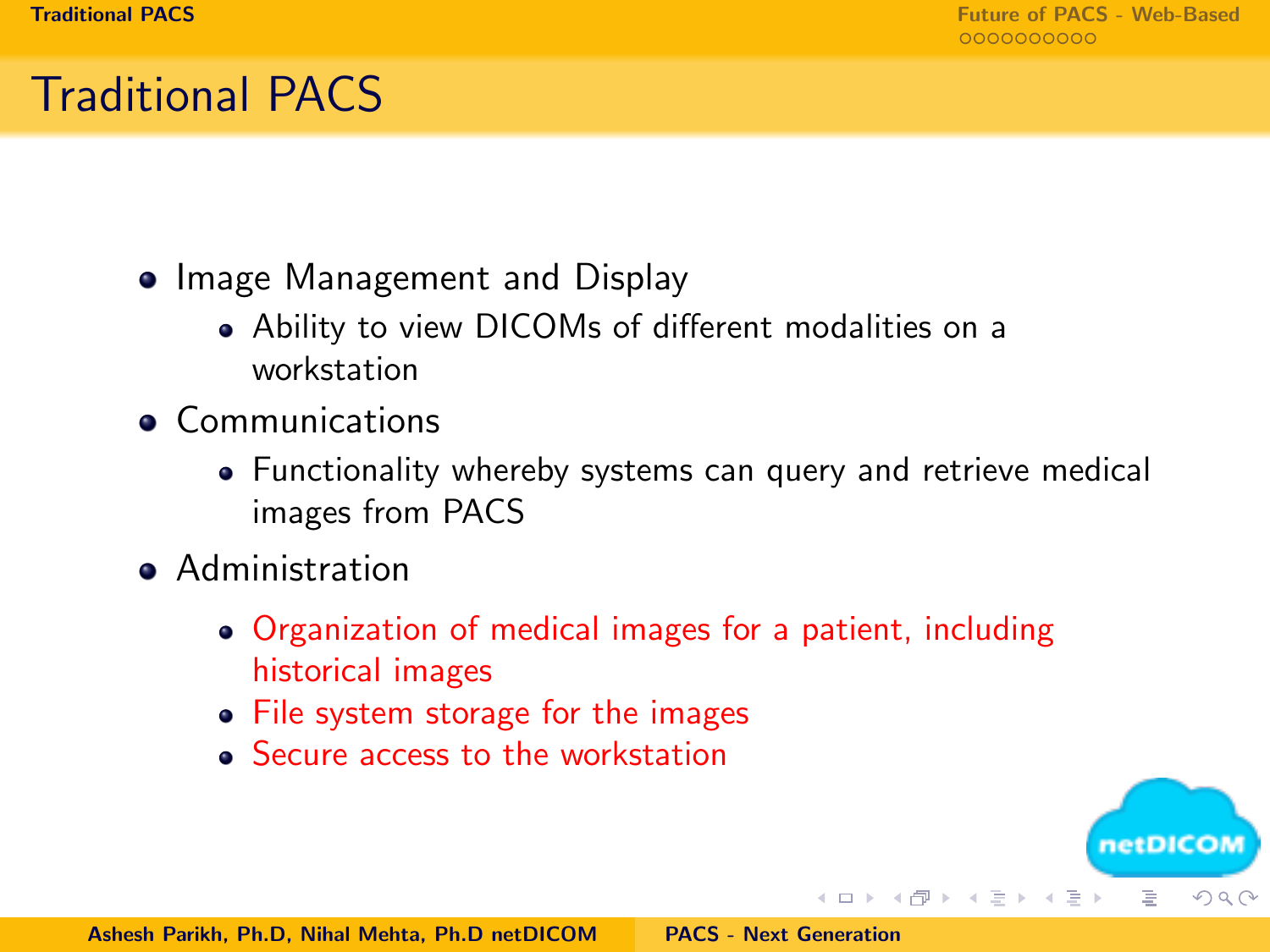netDICOI

つのへ

三

 $\mathcal{A}$  and  $\mathcal{A}$  in  $\mathcal{A}$  . If  $\mathcal{A}$ 

# Image Display Issues

- Images have to be downloaded completely before being viewed - latency can be an annoyance
- Application vendors have often built modality-specific workstations - leading to high capital expenditure and on-going maintenance costs.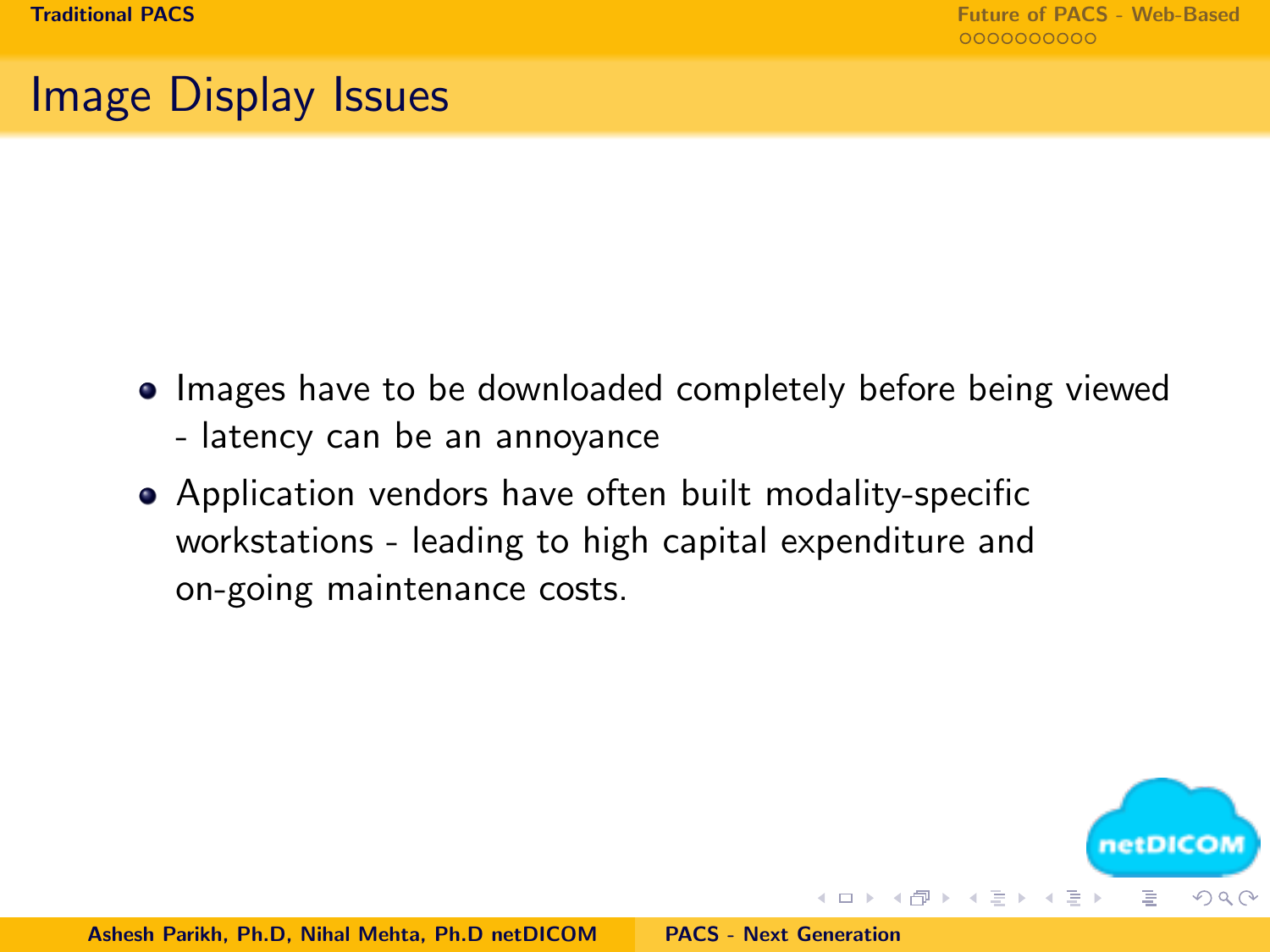# Inter-Operability Issues

#### PACS typically operate on LANs - hard to reach from outside

Difficult to obtain second opinions from other physicians inability of outsiders to gain access in a secure manner to the relevant image

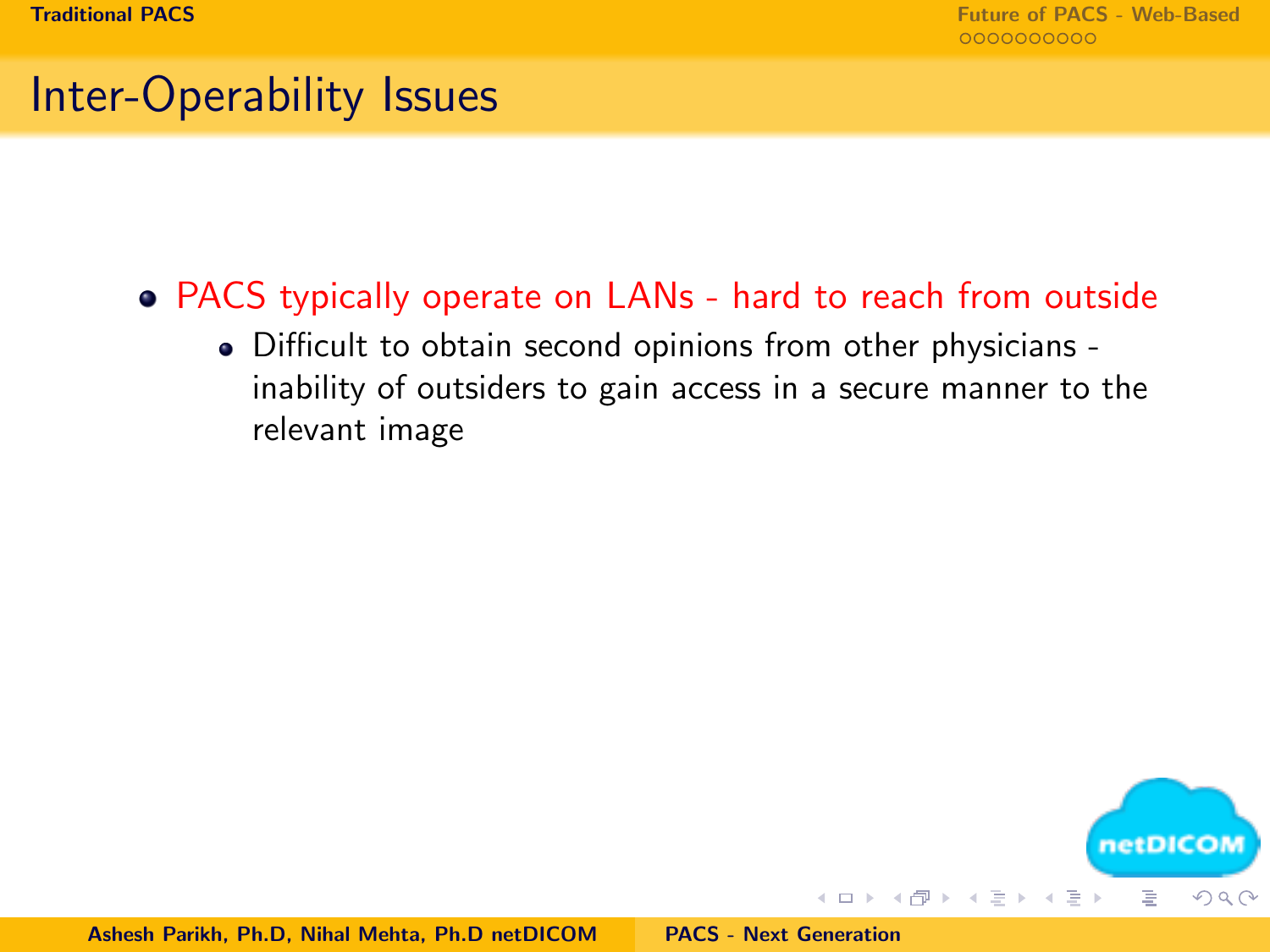netDICOI

 $\Omega$ 

# Inter-Operability Issues

- PACS typically operate on LANs hard to reach from outside
	- Difficult to obtain second opinions from other physicians inability of outsiders to gain access in a secure manner to the relevant image
- Inconsistent implements of the DICOM Message Service Element (DIMSE) across vendors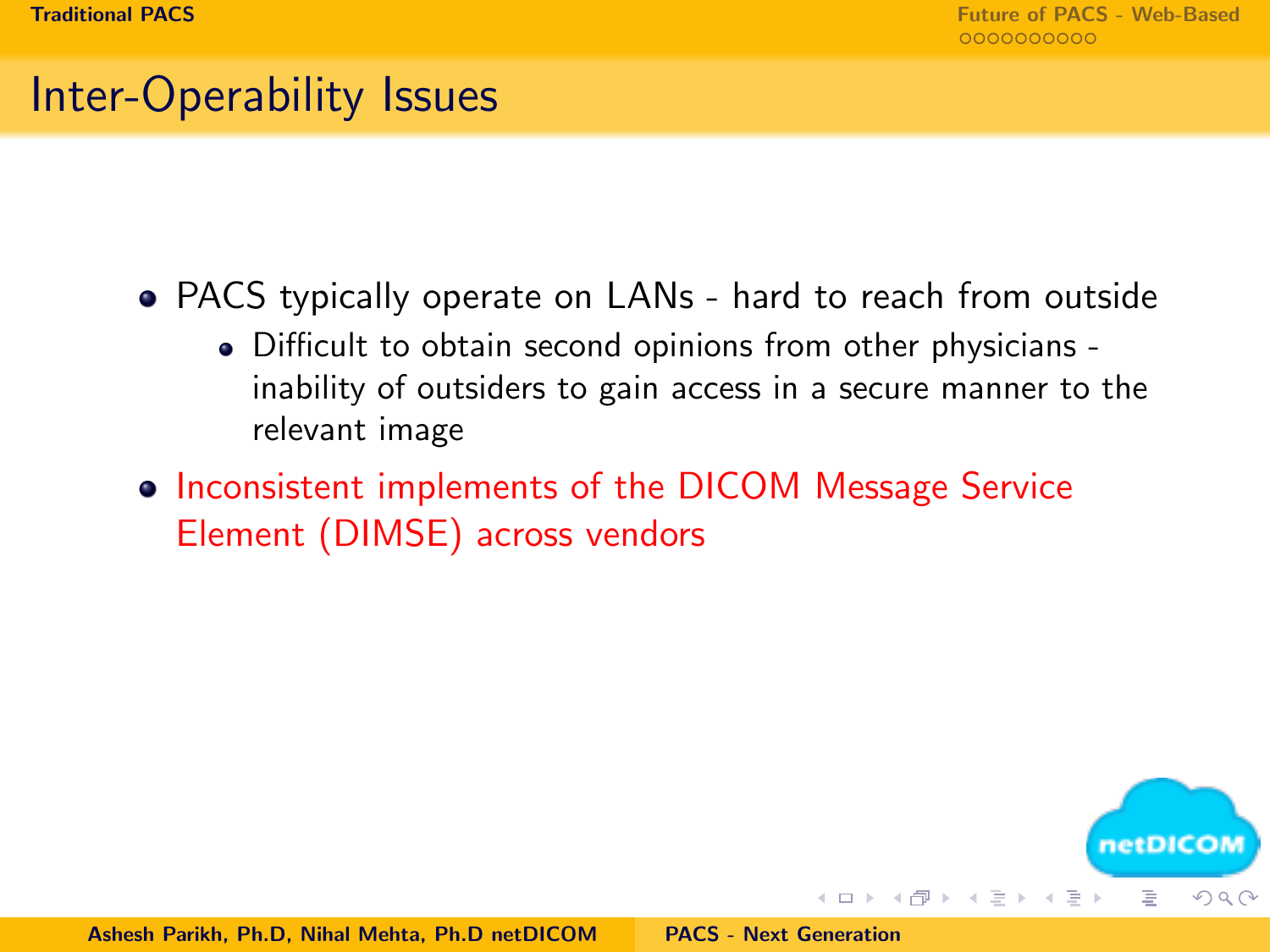# Inter-Operability Issues

- PACS typically operate on LANs hard to reach from outside
	- Difficult to obtain second opinions from other physicians inability of outsiders to gain access in a secure manner to the relevant image
- Inconsistent implements of the DICOM Message Service Element (DIMSE) across vendors
- DICOM protocols specialized
	- Any development, modifications or enhancements will always take longer and cost more than comparable efforts using mainstream technologies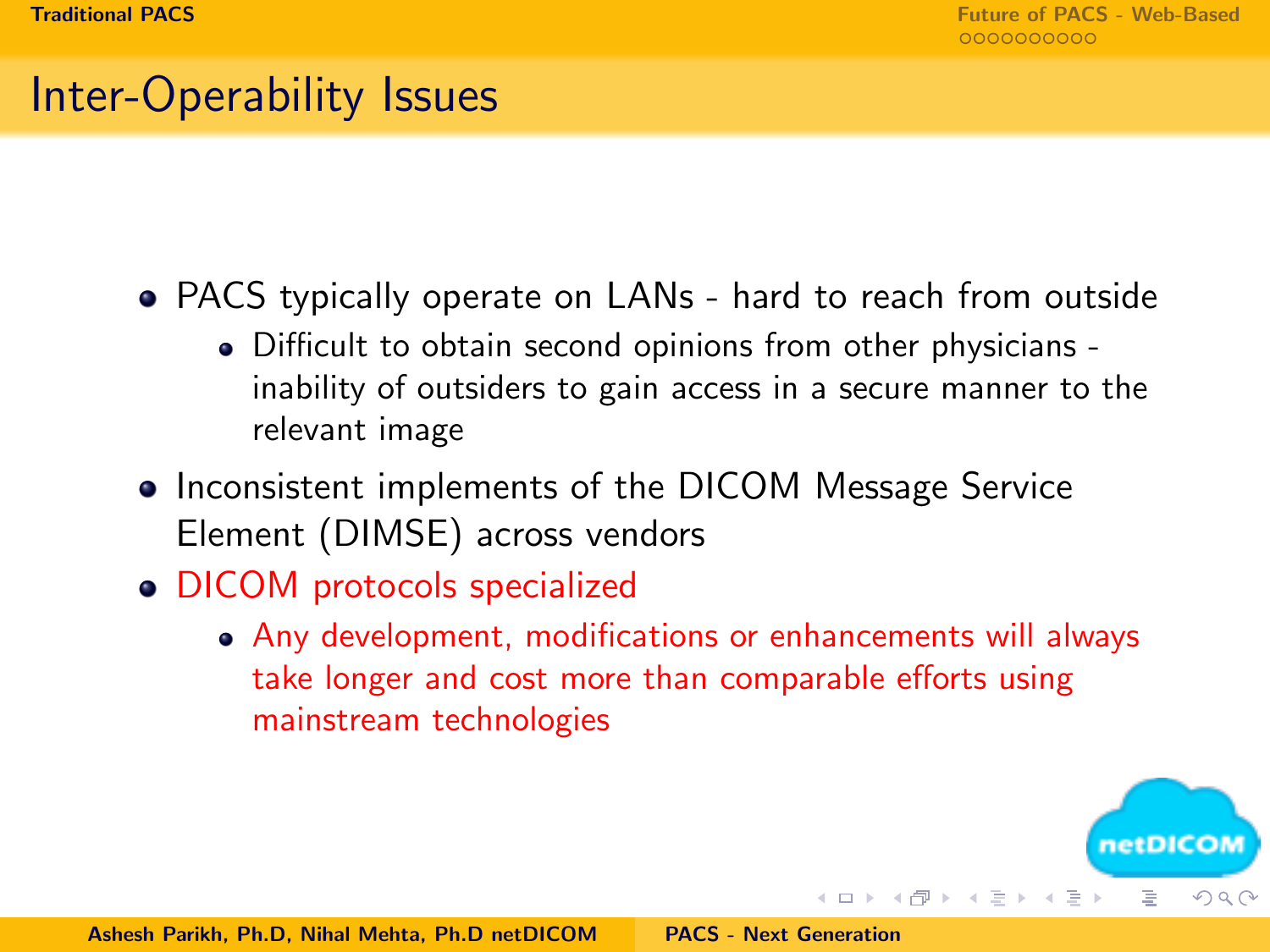## Administration

Lack of a relational database increases the complexity of organizing and managing patient information coherently.

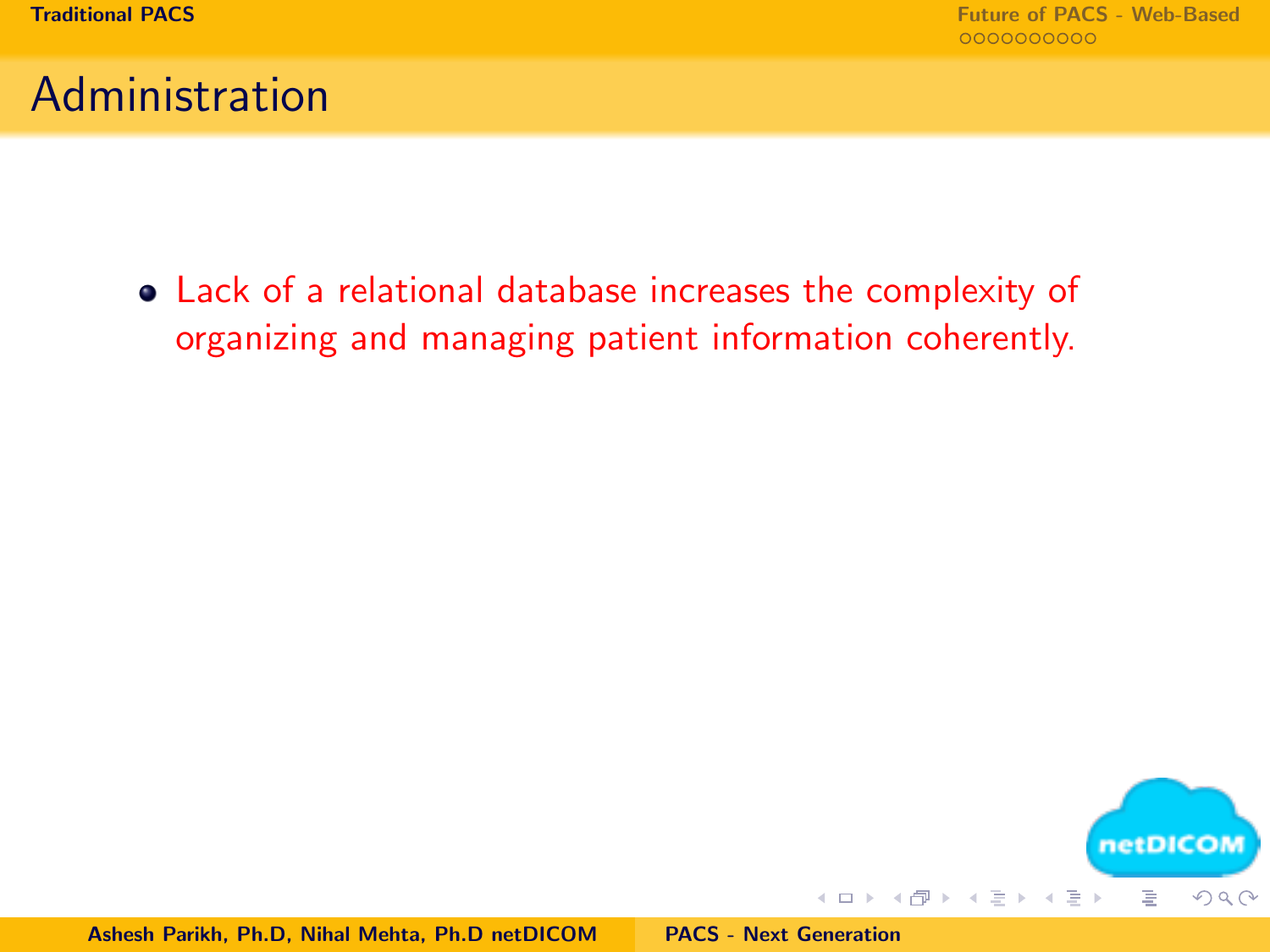netDICON

-4 - 同一 ト

 $\Omega$ 

#### Administration

- Lack of a relational database increases the complexity of organizing and managing patient information coherently.
- Traditional PACS is a hardware centric solution with their concomitant problems:
	- Number of DICOMs per study/series is large:
		- Memory needs to be carefully managed
		- increased human labor cost of monitoring system.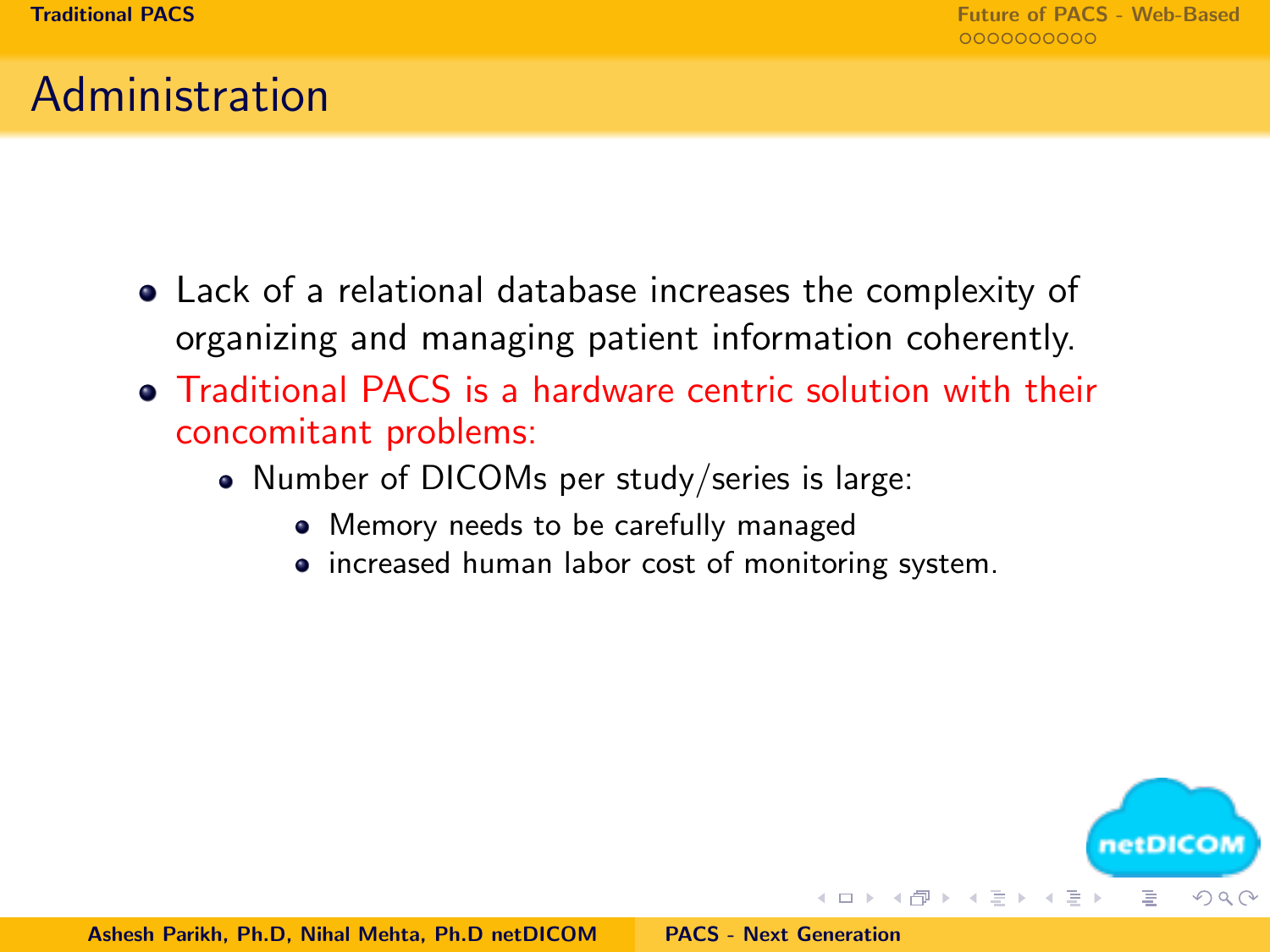## Administration

- Lack of a relational database increases the complexity of organizing and managing patient information coherently.
- Traditional PACS is a hardware centric solution with their concomitant problems:
	- Number of DICOMs per study/series is large:
		- Memory needs to be carefully managed
		- increased human labor cost of monitoring system.
	- Securing physical access to authorized personnel users have to physically go to workstations to view images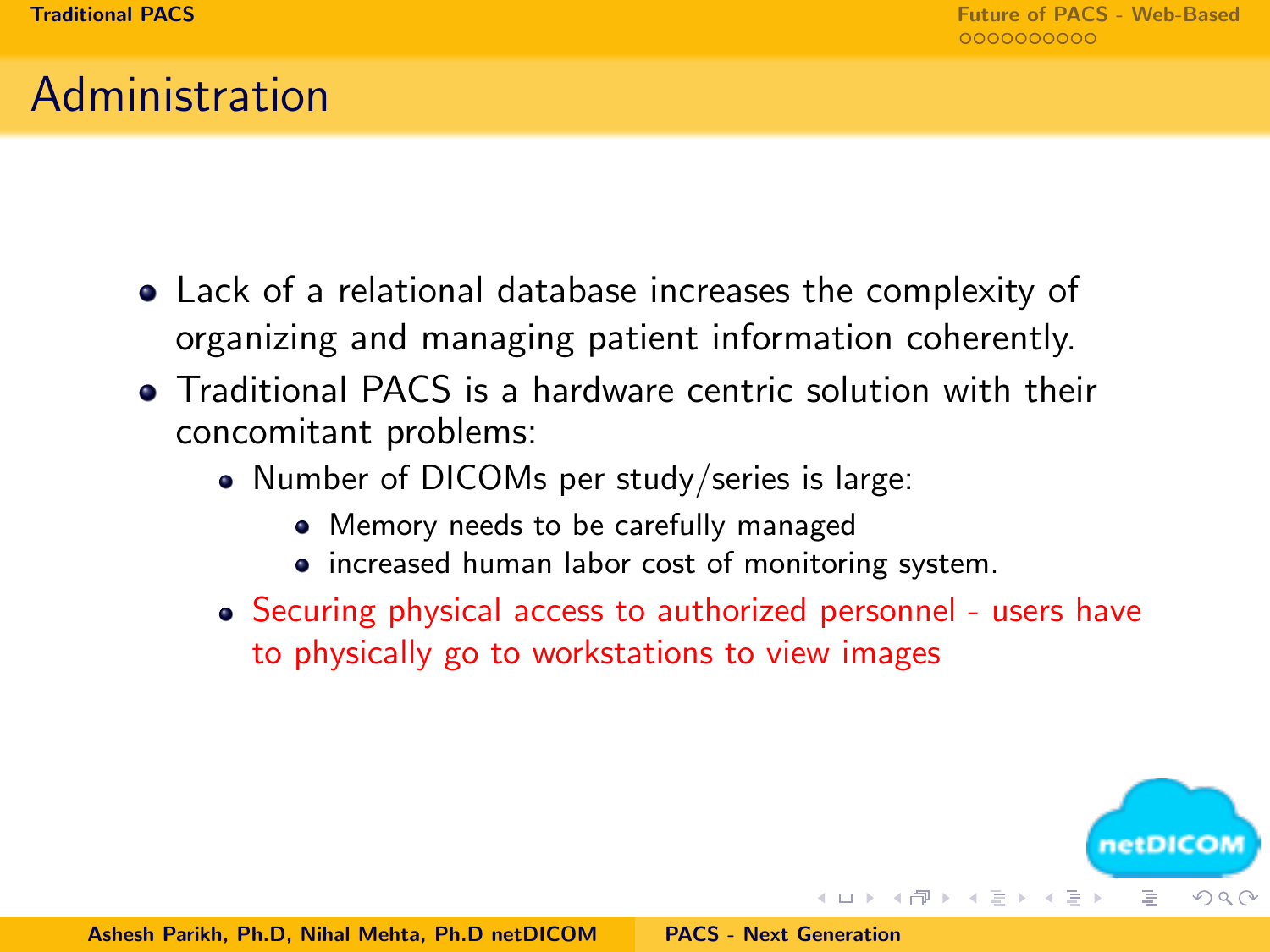netDICOM

つのへ

 $4.71 \times 4.51 \times 4.71 \times$ 

#### Administration

- Lack of a relational database increases the complexity of organizing and managing patient information coherently.
- Traditional PACS is a hardware centric solution with their concomitant problems:
	- Number of DICOMs per study/series is large:
		- Memory needs to be carefully managed
		- increased human labor cost of monitoring system.
	- Securing physical access to authorized personnel users have to physically go to workstations to view images
	- Being hardware, institutions have to ensure that they are well maintained. This adds to human monitoring costs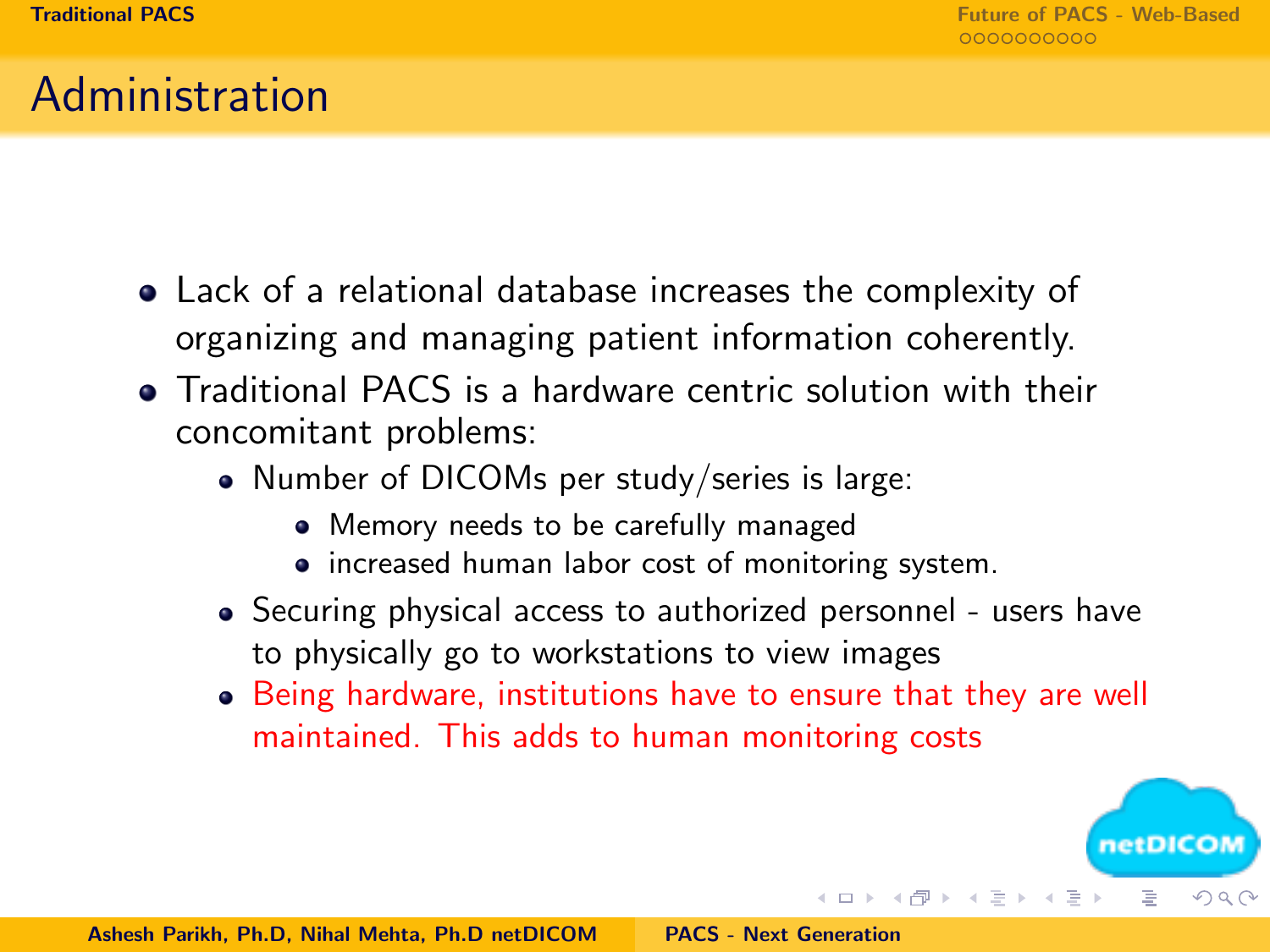## Bottom Line

#### PACS are an expensive proposition

Their high costs are prohibitive, especially for institutions in developing countries.

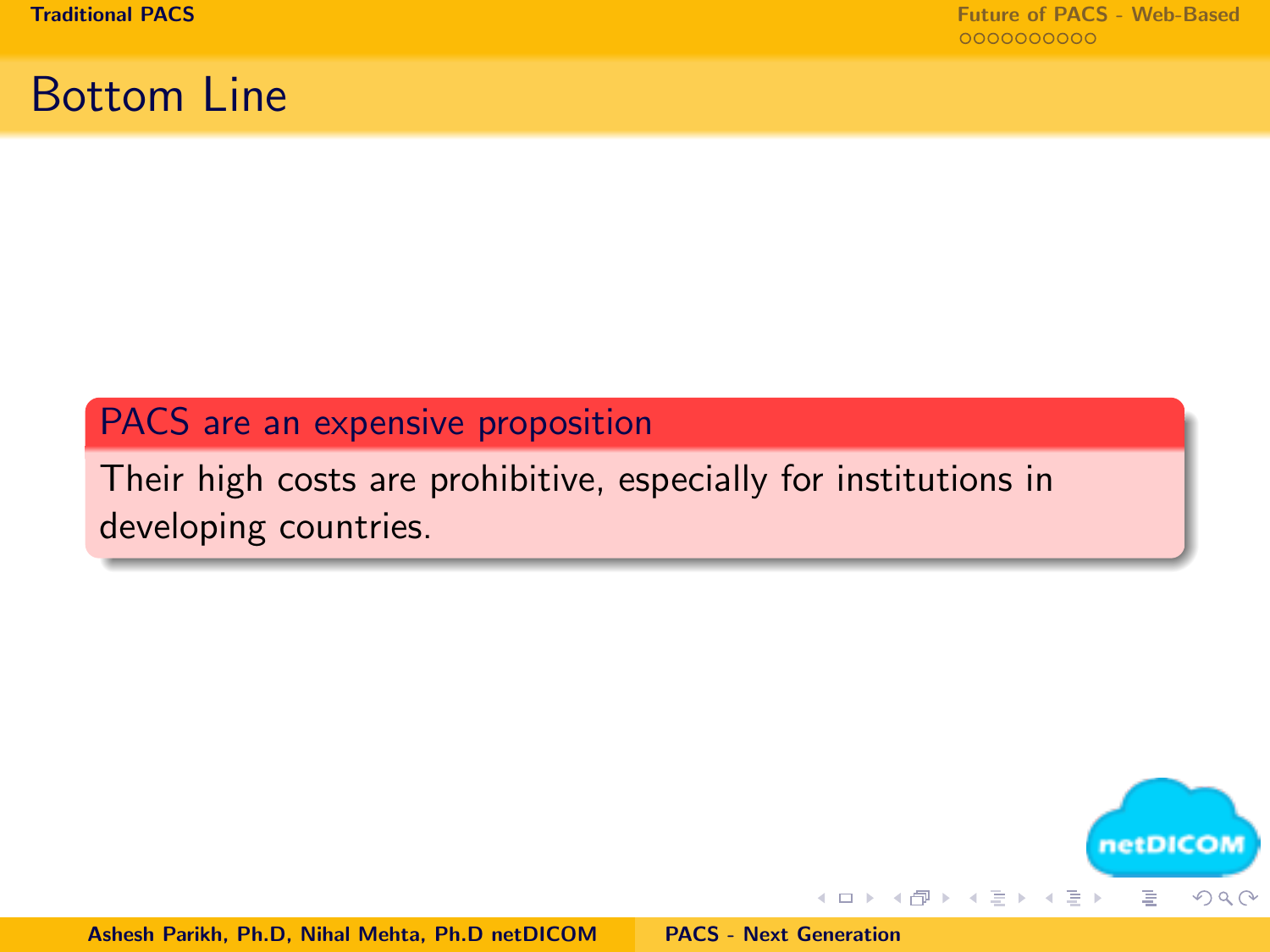## <span id="page-16-0"></span>Web-Based PACS

#### Technologies are mature

Web technologies have recently matured to a stage where a web-based PACS is a reality. The Future is HERE.

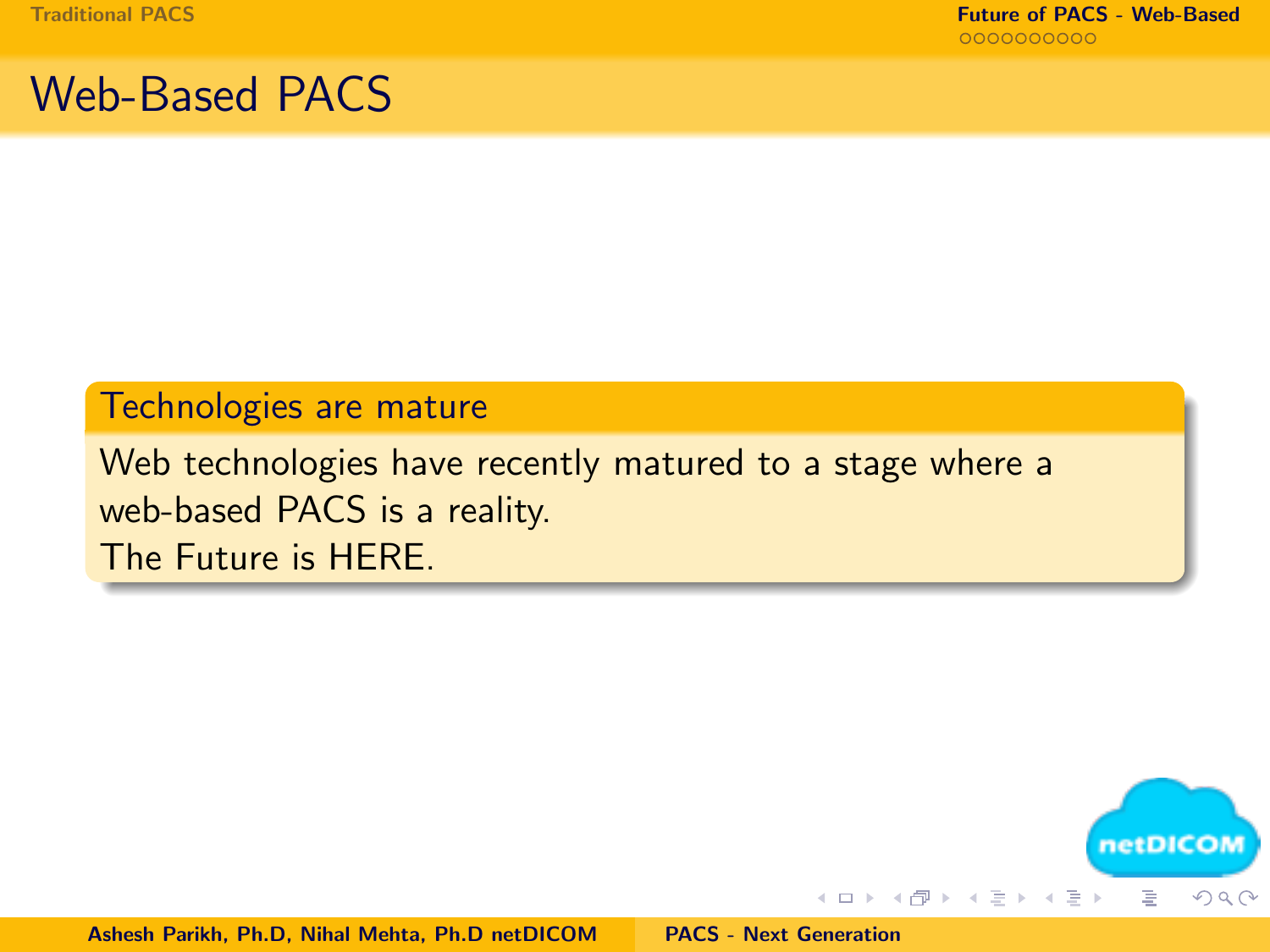netDICO

つのへ

- 4 - 同一ト

the first part

E.

# What the Web Brings

- Easy access from anywhere, any device and at any time
- Securing access of medical images to authorized personnel
- Use of a relational database to manage the organization of medical images
- Displaying DICOMs on a standard web browser "natively"
- Streaming Technology
- **•** Enhanced Security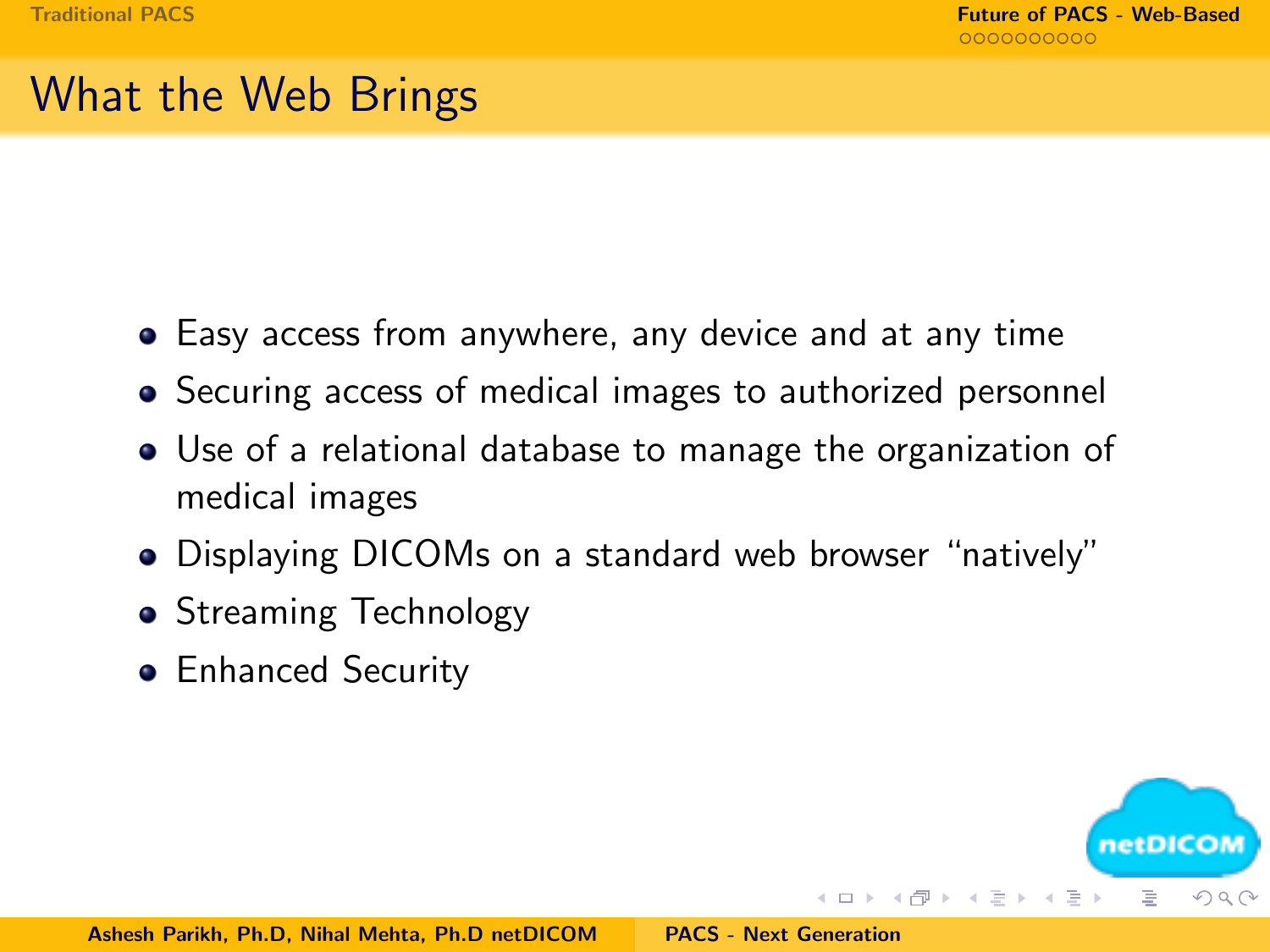## Image Display



HTML5 <canvas> - ability to read image intensities (in bytes) and display on the browser

(ロ) (伊)



Ashesh Parikh, Ph.D, Nihal Mehta, Ph.D netDICOM [PACS - Next Generation](#page-0-0)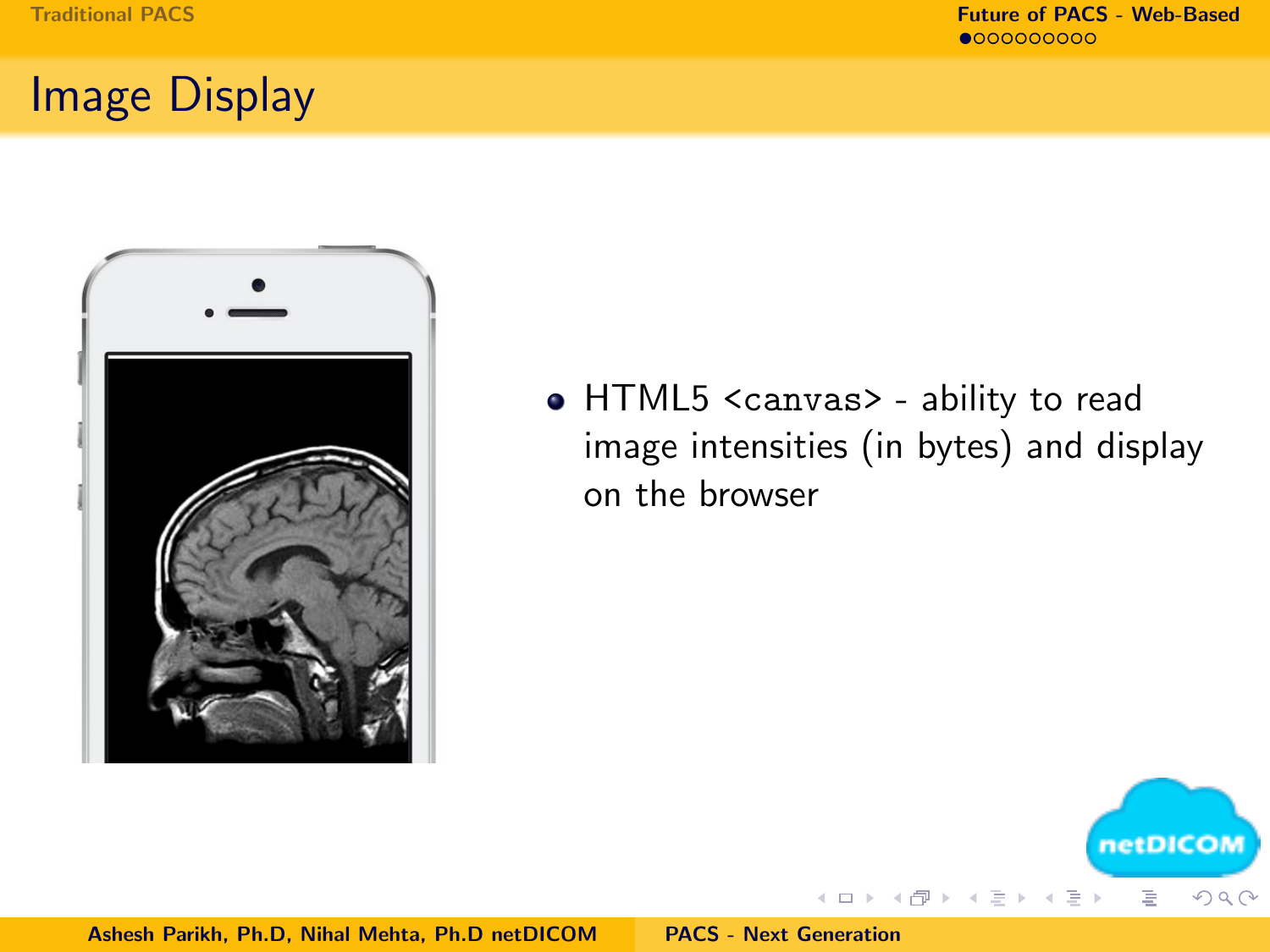# Image Display



- HTML5 <canvas> ability to read image intensities (in bytes) and display on the browser
- Ajax (Asynchronous JavaScript And XML) - create asynchronous applications

 $4.171 \pm$ 

→ 母 →

 $\leftarrow$   $\equiv$ 

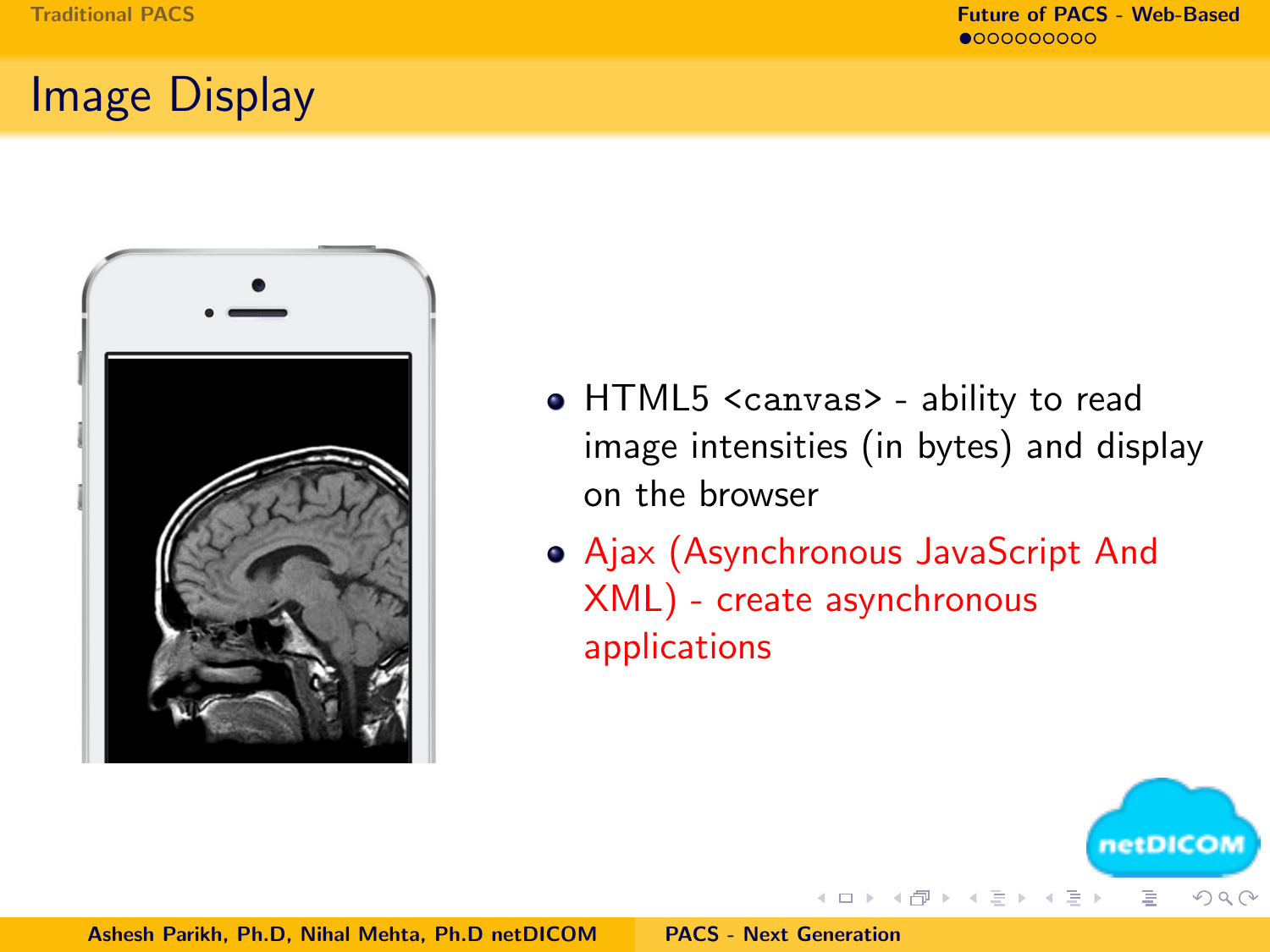

**•** Enables slices to be downloaded asynchronously without causing browser to refresh



**WHIPEREE EDEE EDEE** 0000 netDICOM

イロト イ母 ト イヨ ト イヨ ト

 $\equiv$ 

 $QQ$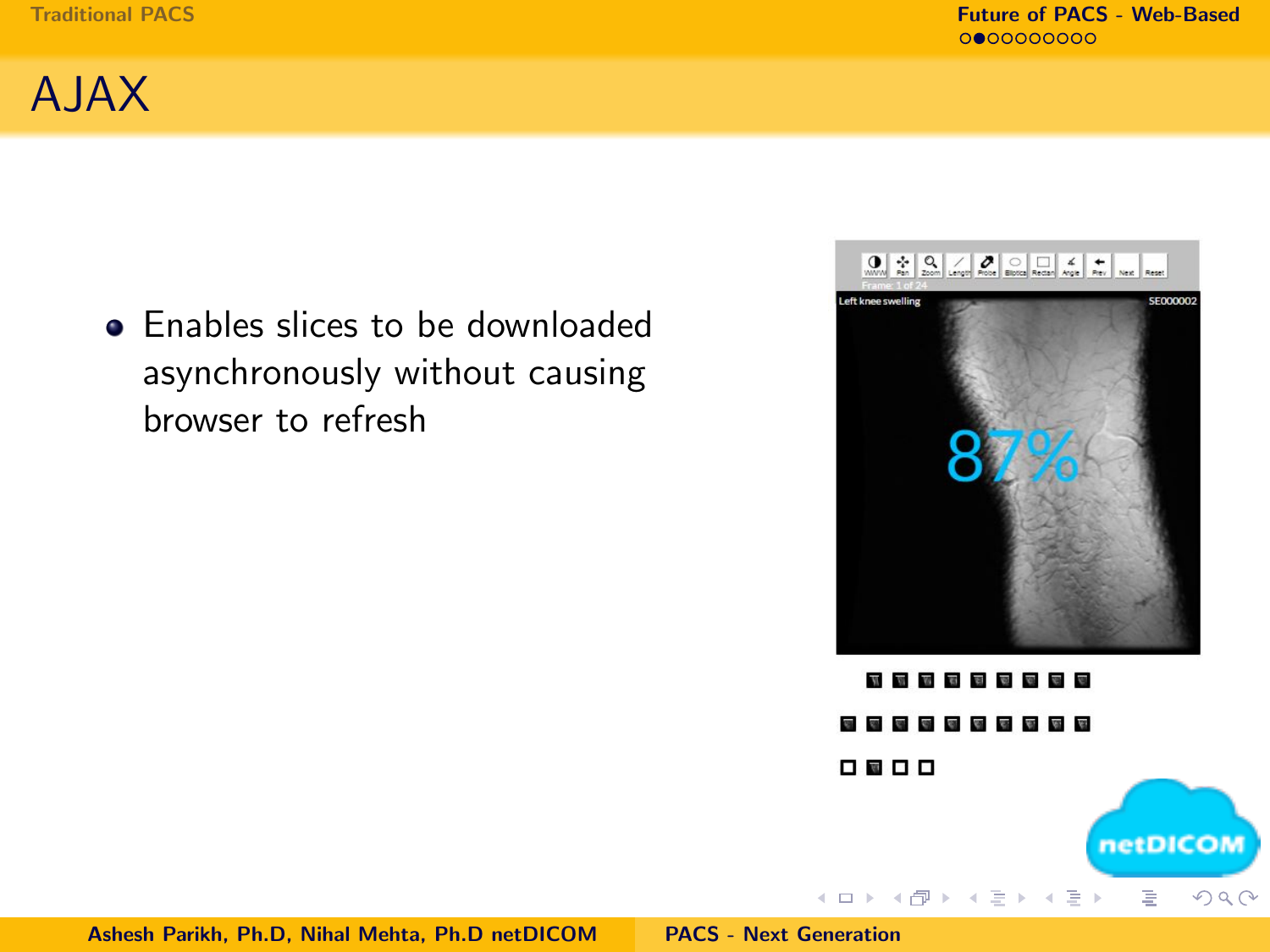

- Enables slices to be downloaded asynchronously without causing browser to refresh
- With HTML5, DICOM image intensity bytes could be downloaded to browser natively without conversion to jpg



**Contract** 0000 netDICOM

→ 伊 ▶ → 走 ▶

 $\leftarrow$   $\Box$   $\rightarrow$ 

 $\rightarrow \equiv$ 

E

 $2Q$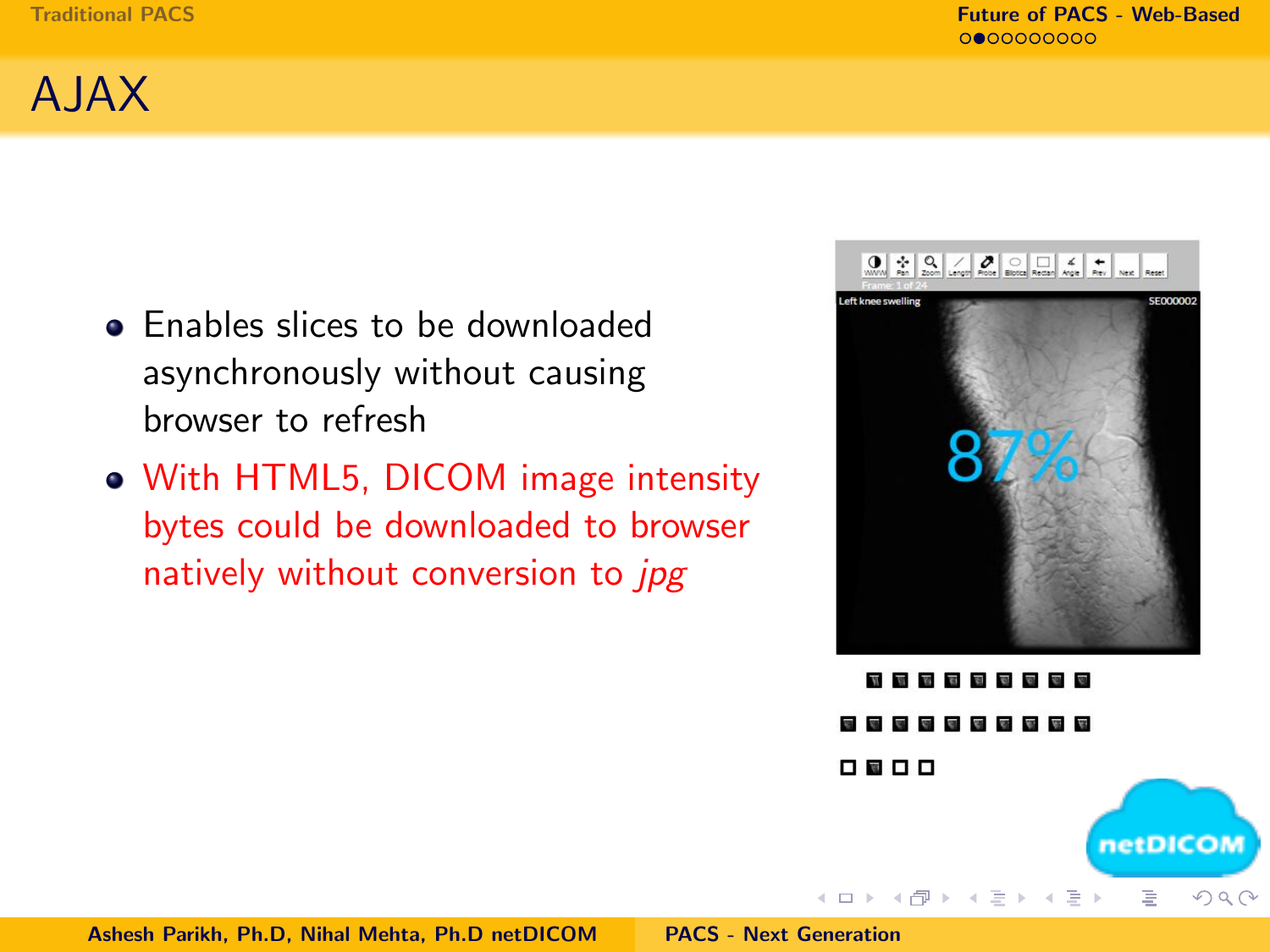# AJAX

- Enables slices to be downloaded asynchronously without causing browser to refresh
- With HTML5, DICOM image intensity bytes could be downloaded to browser natively without conversion to *jpg*
- For larger images, browser can send initial request to download every nth byte - faster downloads



0000 netDICOM

- 4 E +

 $\Omega$ 

→ 伊 ▶ → 王 ▶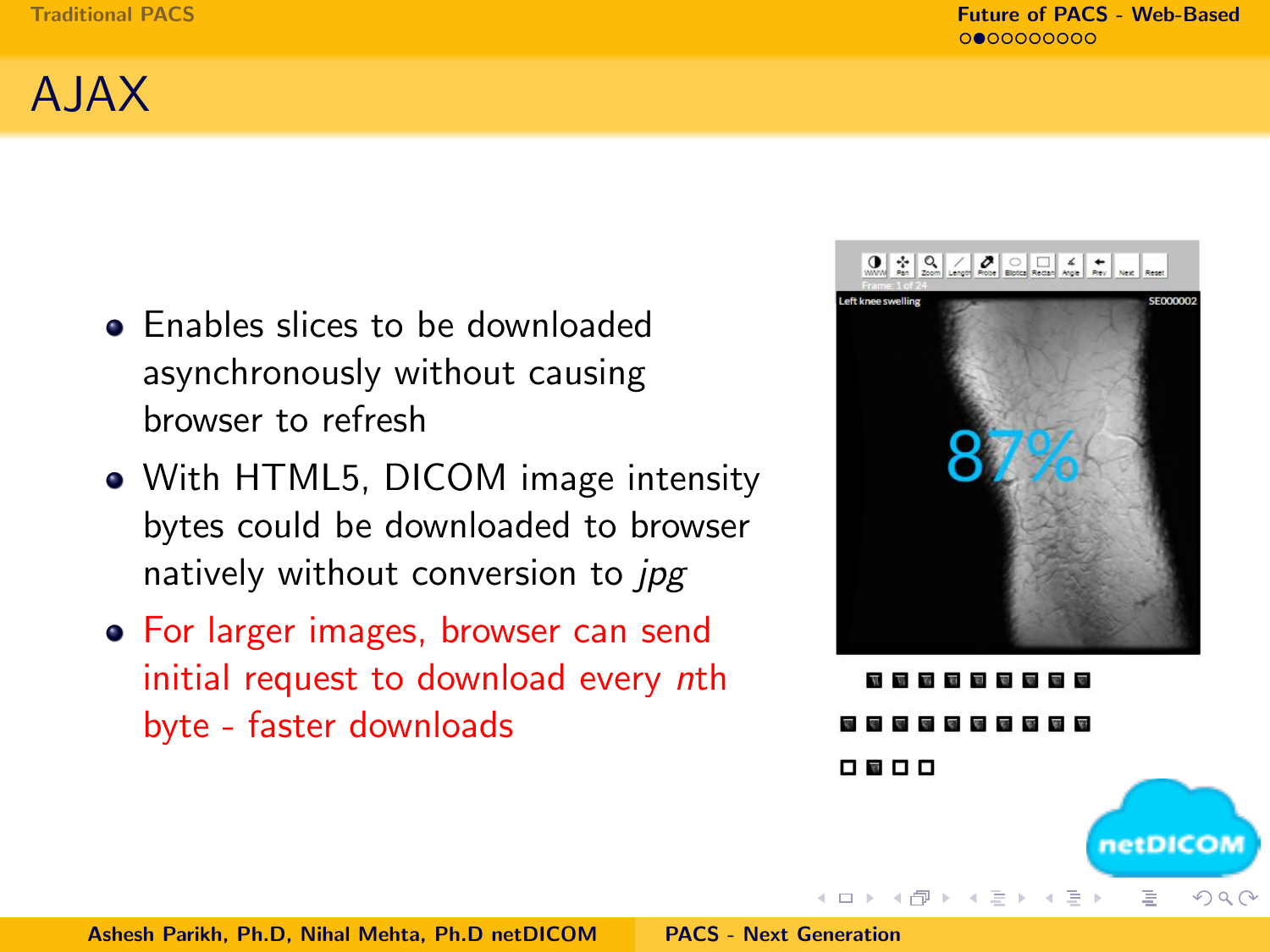#### User Interaction



- **HTML5 <canvas> allows user** gestures to directly manipulate DICOM image pixels
- **Offers PACS tools such as:** 
	- Window Leveling
	- Contrast Adjustment
	- Rulers and Protractors

4 million

→ 伊 ▶

• Voice Dictation

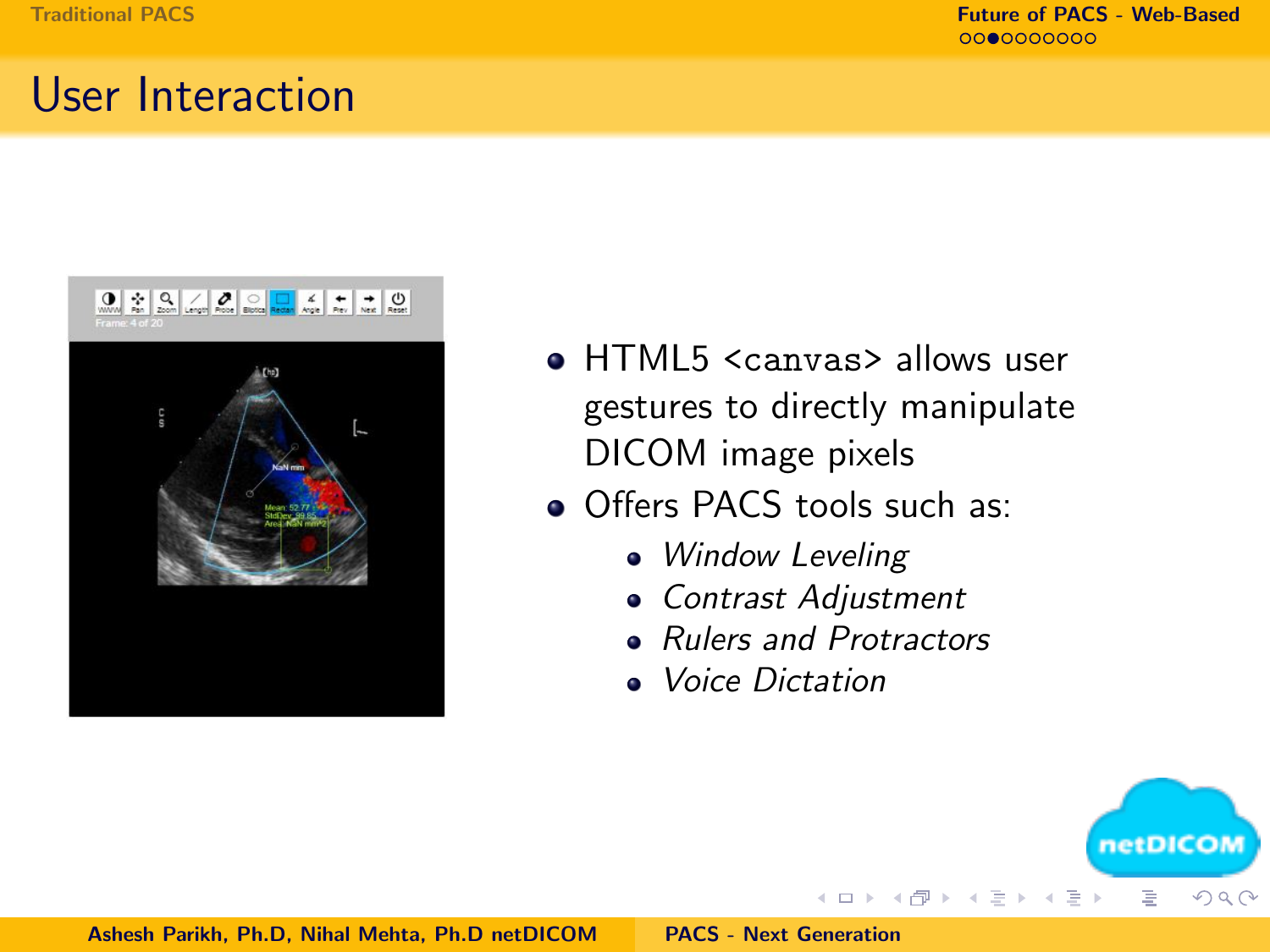## Communications

- To replace traditional PACS, web-based system must support ability to query storage for specific DICOM
	- DIMSE calls replaced with REST APIs
		- REST APIs, in turn, make SQL Queries against relational database
		- Complex SQL Queries can be easily constructed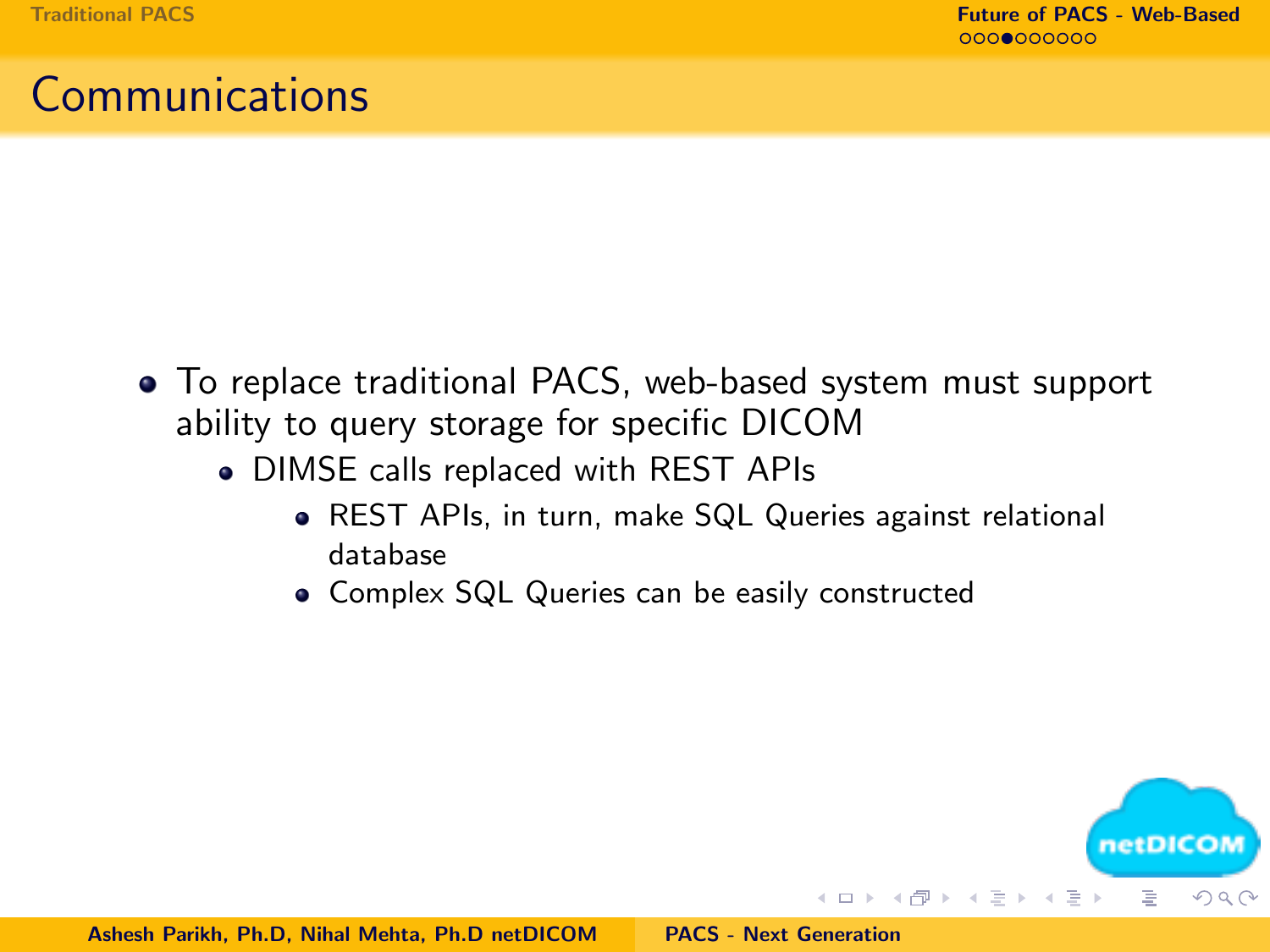# Cloud Based Systems

- Cloud-based systems offer "pay-as-you-go-model." Only pay for:
	- Actual storage
	- **Bandwidth used**







 $4.171 \pm$ 

→ 伊

netDICOM

 $QQ$ 

Ë

€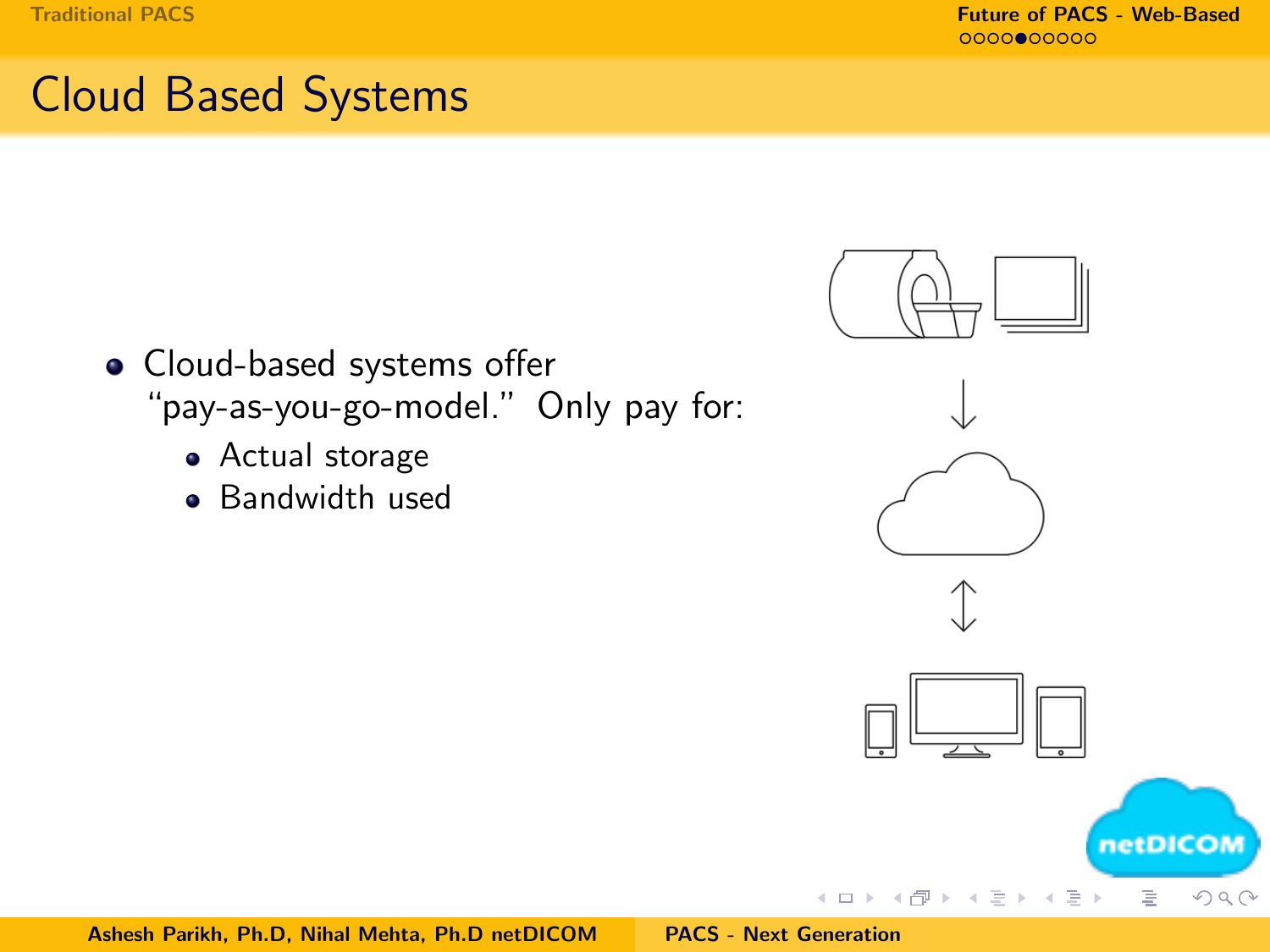# Cloud Based Systems

- Cloud-based systems offer "pay-as-you-go-model." Only pay for:
	- Actual storage
	- **Bandwidth used**
- Operating costs dramatically reduced:
	- $\bullet$  IT
	- Maintenance and upgrades
	- VPN







 $\leftarrow$   $\Box$   $\rightarrow$ 

A

netDICOM E

 $2Q$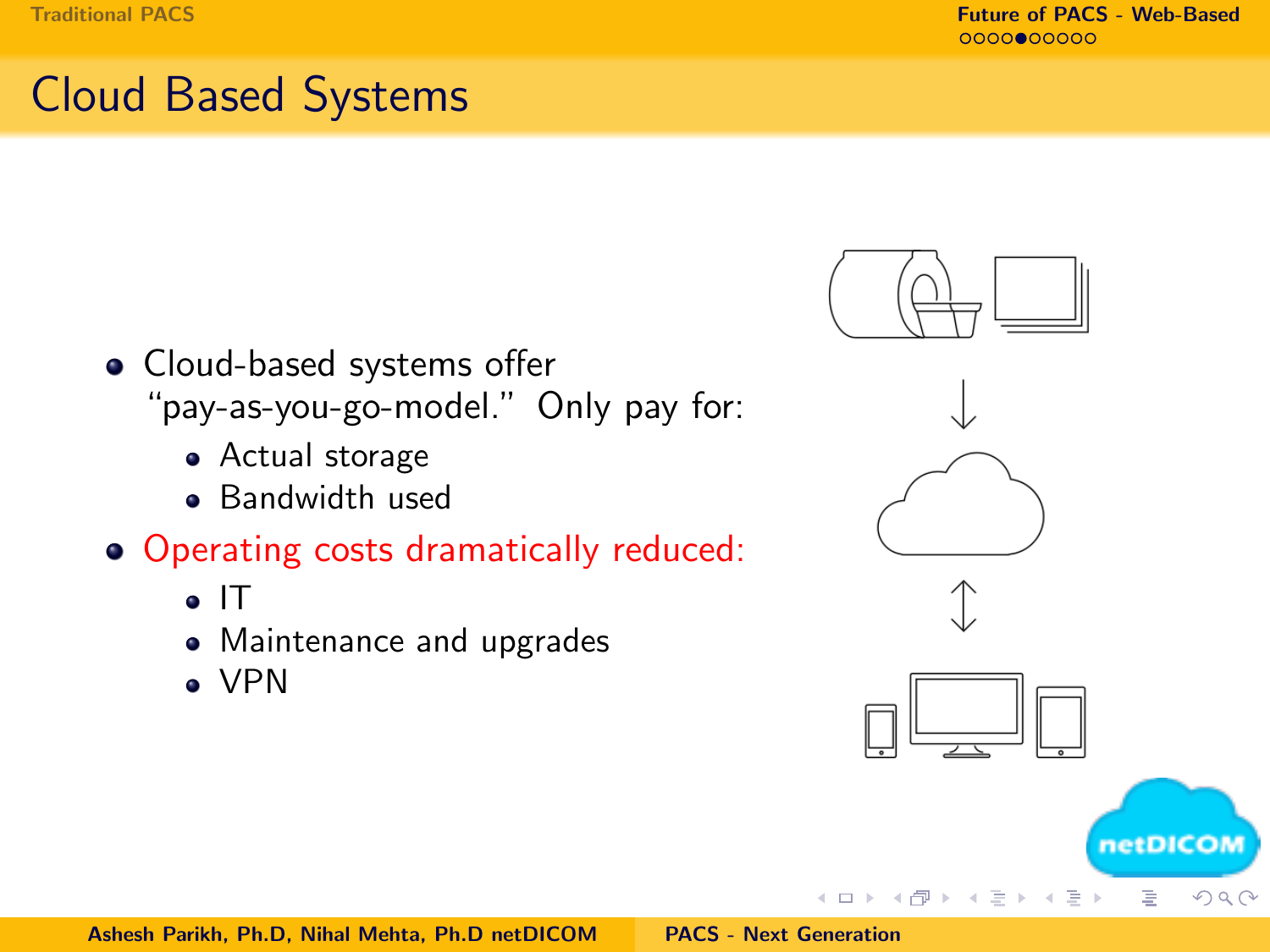## Other Features

- **Strict web-based** encryption technologies (TLS) can be applied
- System can be easily replicated across different geographies for quicker access





 $\leftarrow$   $\Box$   $\rightarrow$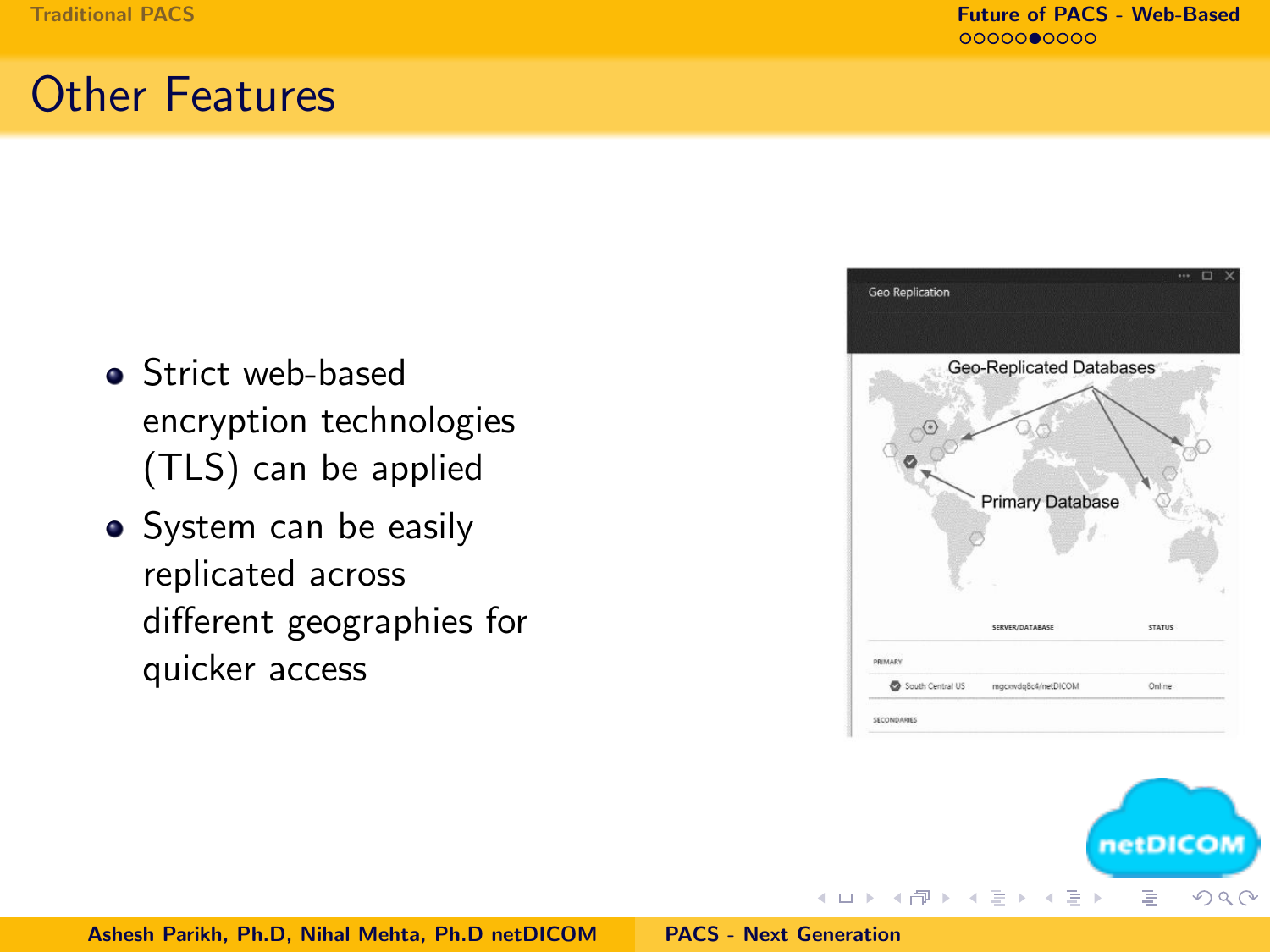# Additional Capabilities

**•** Email notifications to physicians

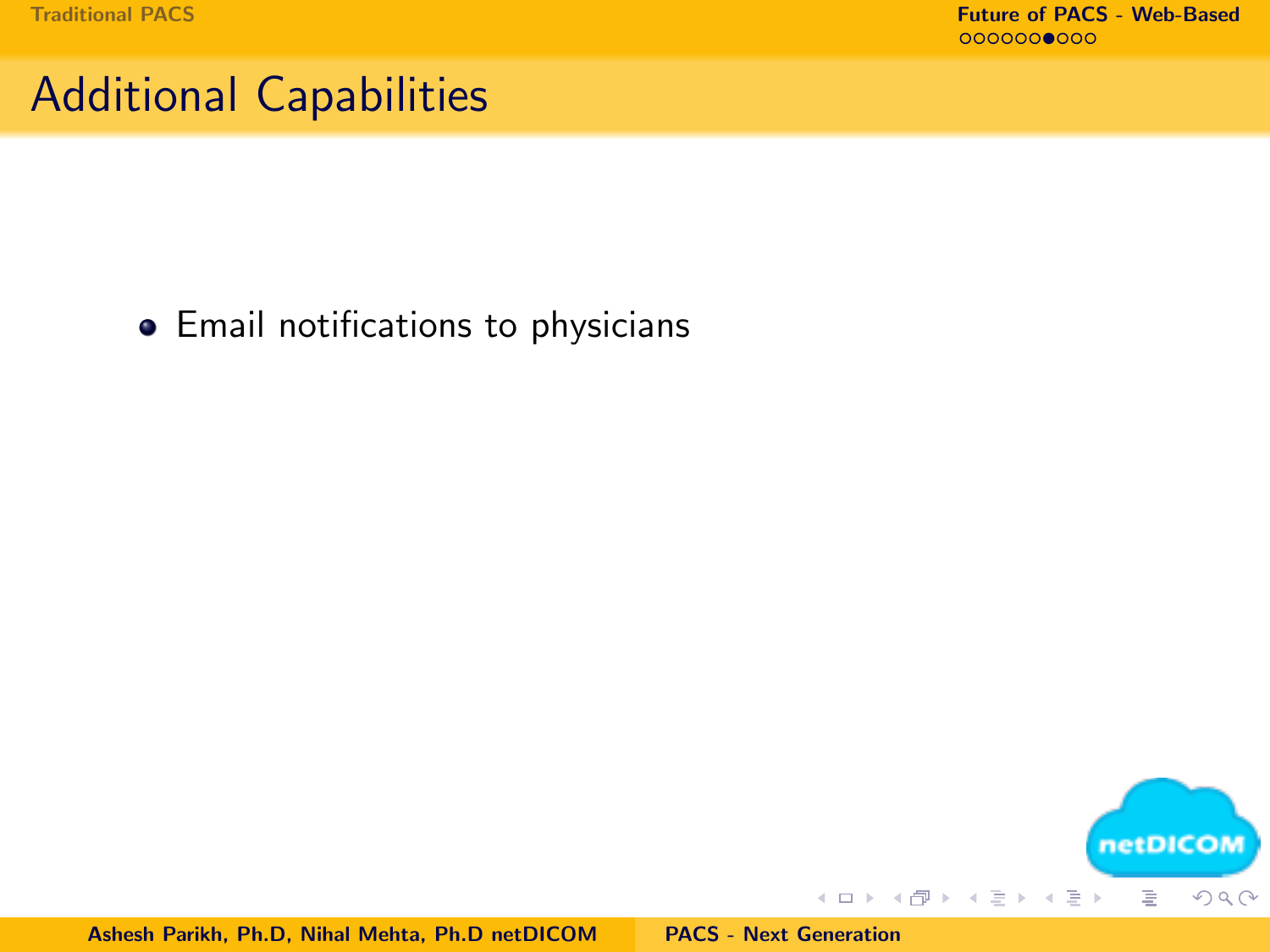netDICOM

 $\Omega$ 

E

E.

# Additional Capabilities

- Email notifications to physicians
- Easy sharing for second opinions
	- Using *oAuth*, "second opinion" users can login using their existing email addresses
		- New user accounts do not have be created and then deleted/inactivated when done
		- Simplifies user management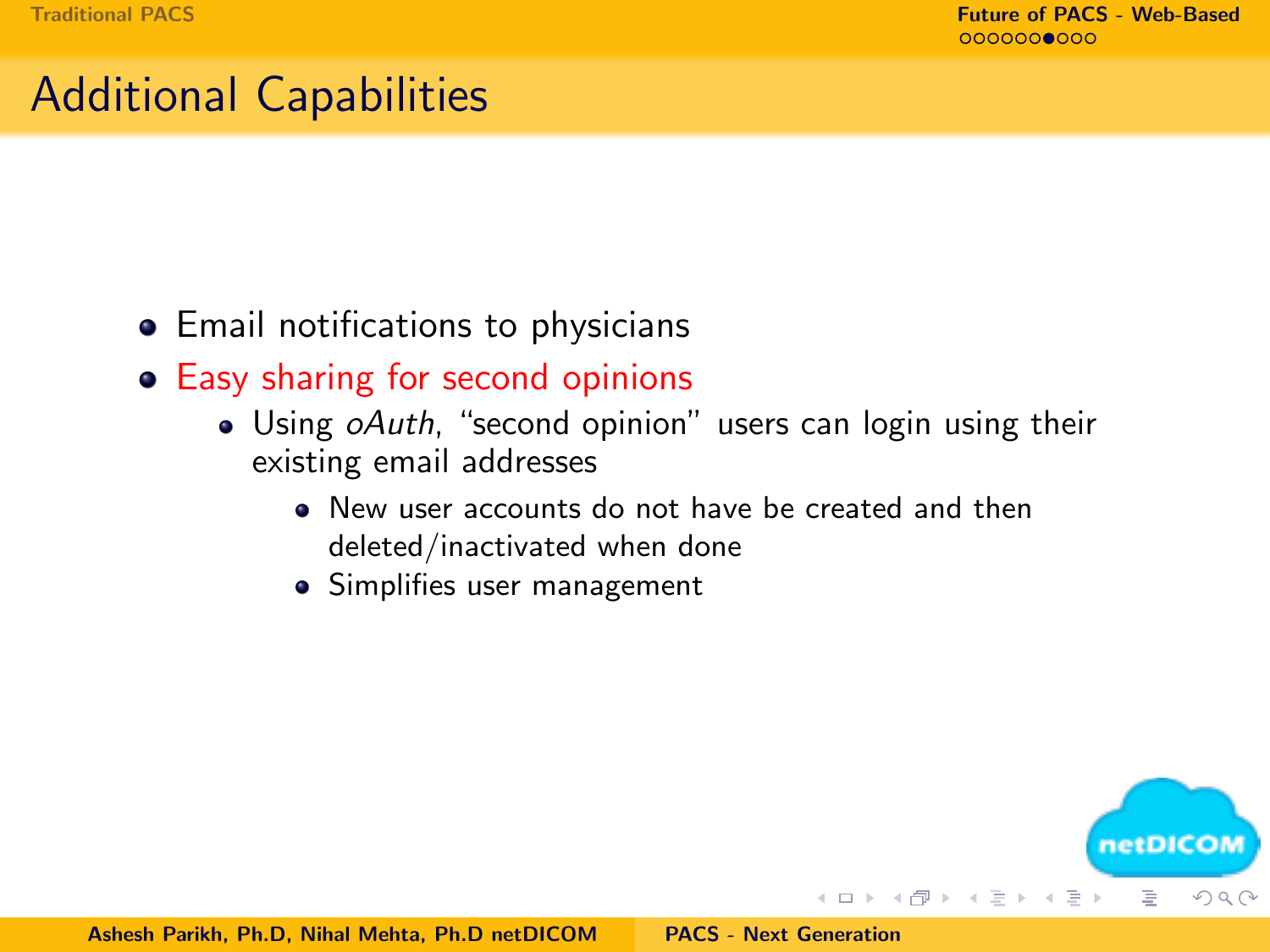# Additional Capabilities

- Email notifications to physicians
- Easy sharing for second opinions
	- Using *oAuth*, "second opinion" users can login using their existing email addresses
		- New user accounts do not have be created and then deleted/inactivated when done
		- Simplifies user management
- Links to DICOMs and images can be inserted by external sites
	- Users will need to authenticate before logging in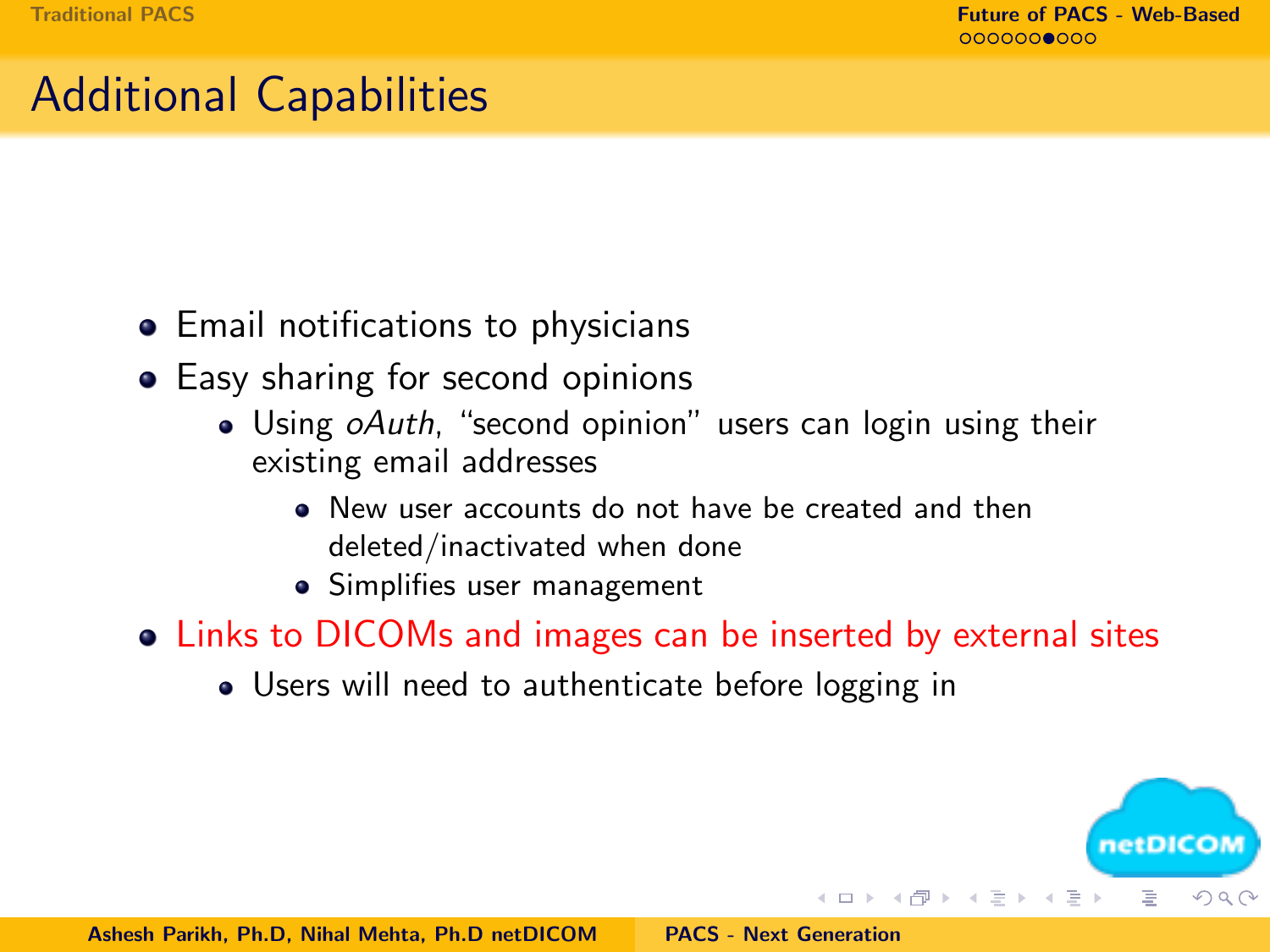[Traditional PACS](#page-3-0) [Future of PACS - Web-Based](#page-16-0)

## Powerful Processing Available

- Web infrastructure offers scalability
- Can be leverage to perform intensive computations



 $\leftarrow$   $\Box$   $\rightarrow$ 

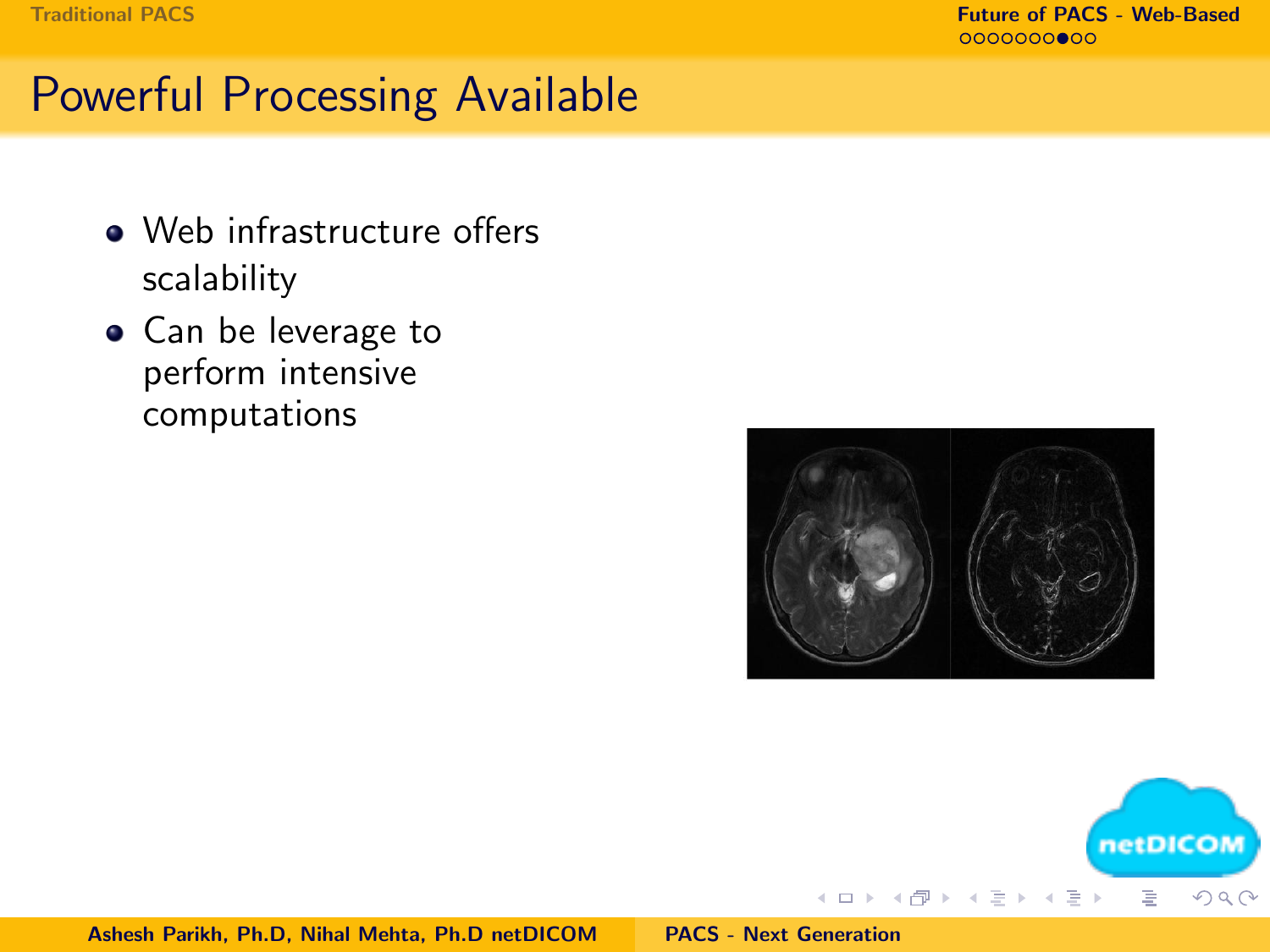[Traditional PACS](#page-3-0) [Future of PACS - Web-Based](#page-16-0)

# Powerful Processing Available

- Web infrastructure offers scalability
- Can be leverage to perform intensive computations
	- Image processing algorithms can automatically scan DICOMs as they land on system
		- Potential concerns detected by system can automatically notify physicians via email/SMS





Ashesh Parikh, Ph.D, Nihal Mehta, Ph.D netDICOM [PACS - Next Generation](#page-0-0)

 $\leftarrow$   $\Box$   $\rightarrow$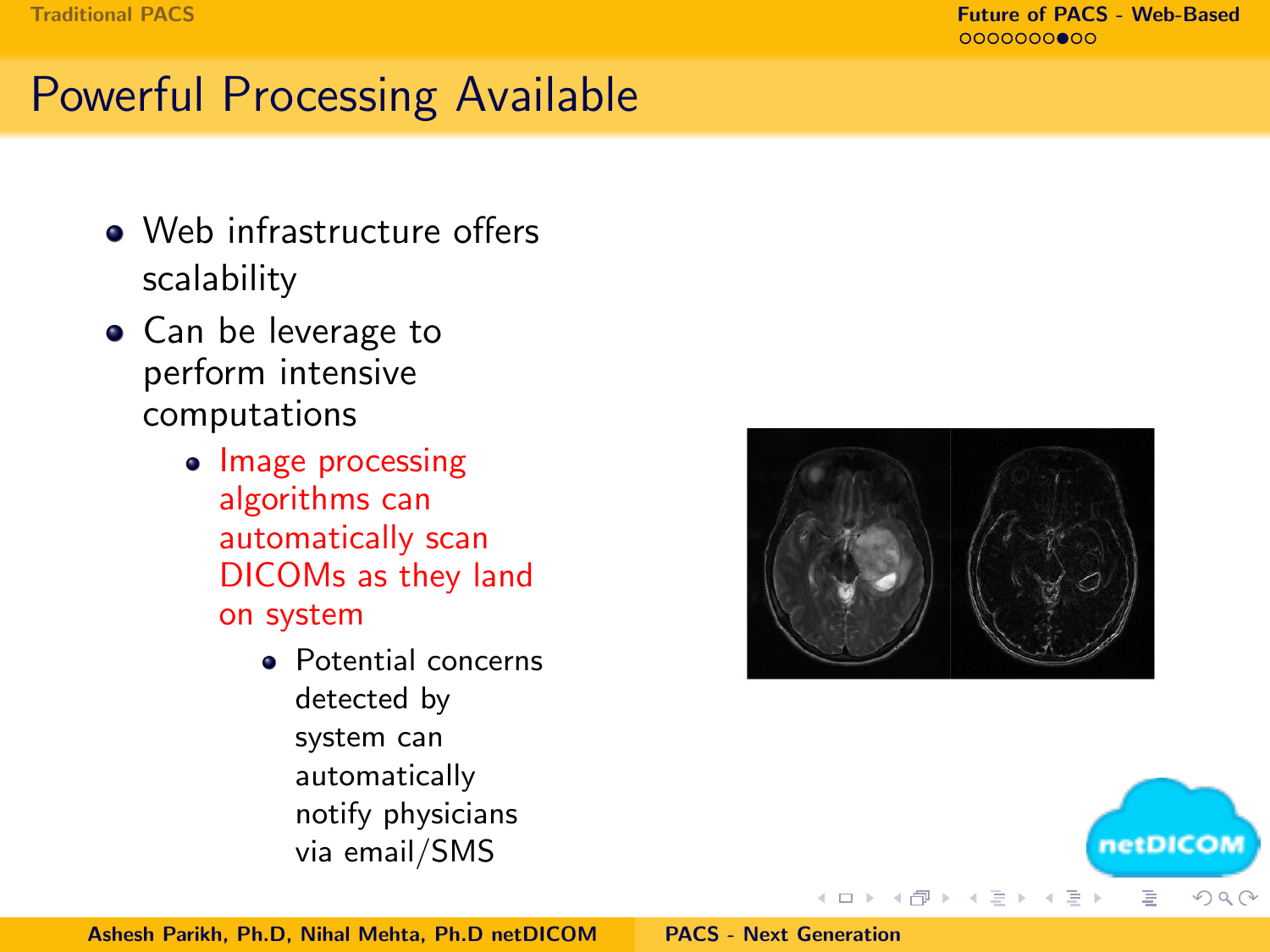#### Conclusion

#### Future of Web-Based PACS is HERE

Today's web-based technologies makes the transition from traditional PACS to the internet a fast-approaching reality at a fraction of the cost